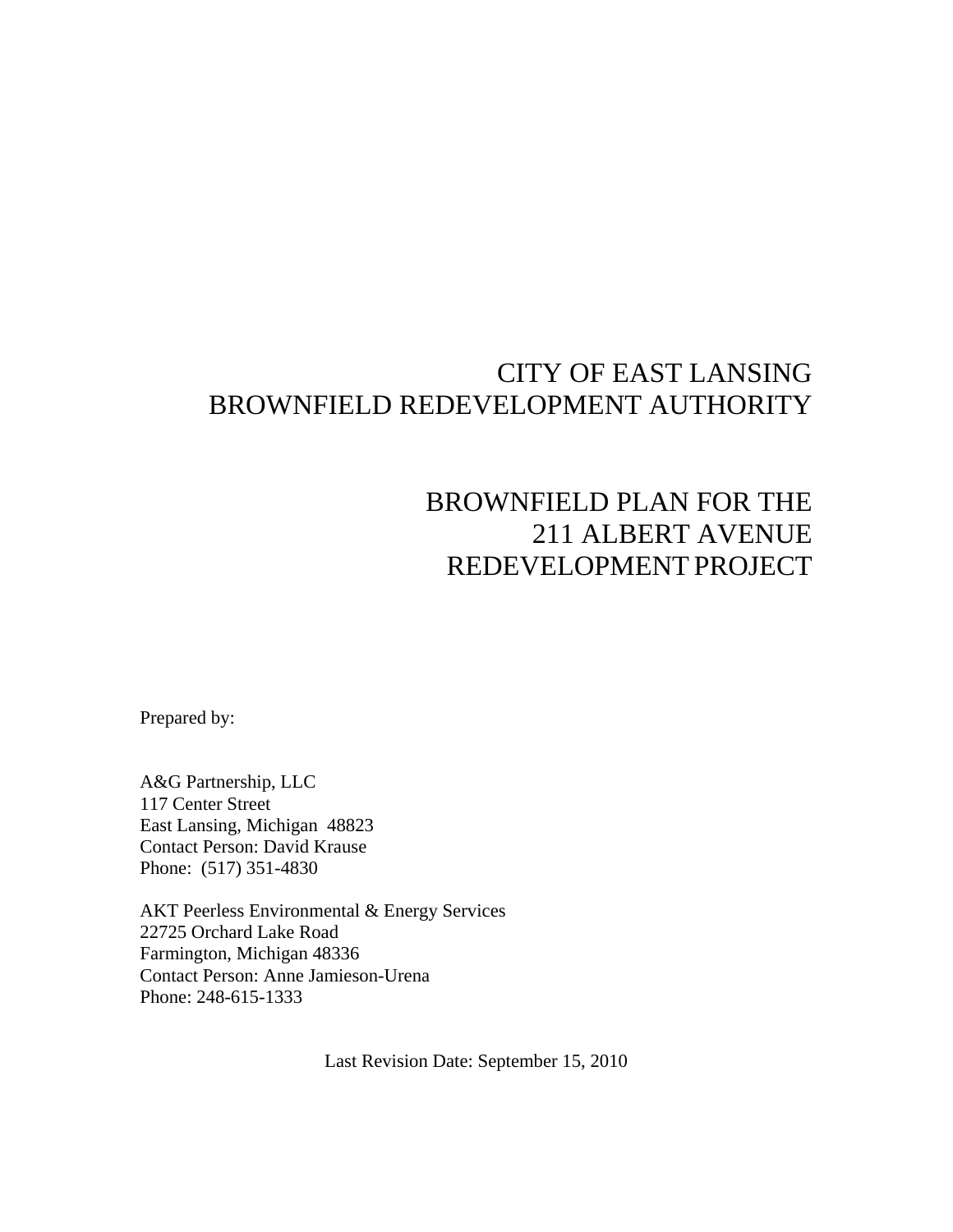## **CITY OF EAST LANSING BROWNFIELD REDEVELOPMENT AUTHORITY BROWNFIELD PLAN**

# TABLE OF CONTENTS

| I.   |           | <b>INTRODUCTION</b>                                                                                                                                                                 | 4  |
|------|-----------|-------------------------------------------------------------------------------------------------------------------------------------------------------------------------------------|----|
|      | II.       | <b>GENERAL PROVISIONS</b>                                                                                                                                                           | 5  |
|      | A.        | Description of Eligible Property (Section 13 (1)(h))                                                                                                                                | 5  |
|      | <b>B.</b> | Basis of Eligibility (Section 13 $(1)(h)$ , Section 2 $(m)$ ), Section 2 $(r)$                                                                                                      | 6  |
|      | C.        | Summary of Eligible Activities and Description of Costs (Section 13<br>(1)(a),(b))                                                                                                  | 8  |
|      | D.        | Estimate of Captured Taxable Value and Tax Increment Revenues<br>(Section 13(1)(c)); Impact of Tax Increment Financing on Taxing<br>Jurisdictions (Section 13(1)(g), Section 2(ee)) | 10 |
|      | E.        | Plan of Financing (Section $13(1)(d)$ ); Maximum Amount of Indebtedness<br>(Section $13(1)(e)$ )                                                                                    | 11 |
|      | F.        | Michigan Business Tax Credit                                                                                                                                                        | 11 |
|      | G.        | Duration of Plan (Section $13(1)(f)$ )                                                                                                                                              | 12 |
|      | H.        | Effective Date of Inclusion in Brownfield Plan                                                                                                                                      | 12 |
|      | I.        | Displacement/Relocation of Individuals on Eligible Property (Section<br>$13(1)(i-1)$                                                                                                | 12 |
|      | J.        | Local Site Remediation Revolving Fund ("LSRRF") (Section 8; Section<br>13(1)(m)                                                                                                     | 12 |
| III. |           | <b>ATTACHMENTS</b>                                                                                                                                                                  |    |
|      |           | A. Site Maps<br><b>B.</b> Legal Description<br>C. Tables                                                                                                                            |    |

D. Environmental Documentation and Letter of Functional Obsolescence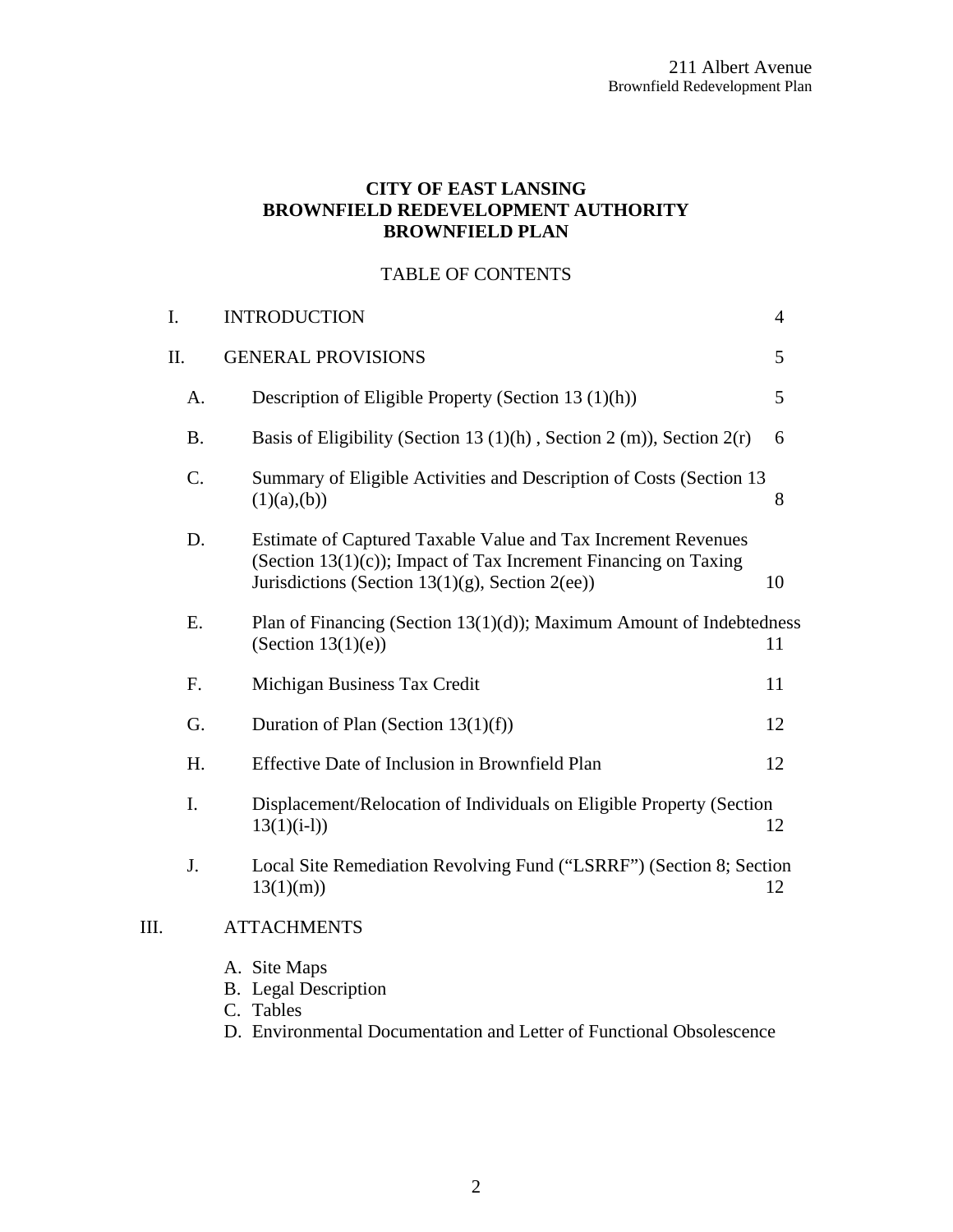# **PROJECT SUMMARY**

| <b>Project Name:</b>                            | 211 Albert Avenue Redevelopment Project                                                                                                                                                                                                                                                                                                                                                                                                                                                                                                 |
|-------------------------------------------------|-----------------------------------------------------------------------------------------------------------------------------------------------------------------------------------------------------------------------------------------------------------------------------------------------------------------------------------------------------------------------------------------------------------------------------------------------------------------------------------------------------------------------------------------|
| <b>Project Location:</b>                        | The eligible property is located at 211 Albert Avenue<br>(AKA 201/205 Ann Street and 312 Grove Street), East<br>Lansing, Michigan. Parcel ID Number: 33-20-02-18-137-<br>002.                                                                                                                                                                                                                                                                                                                                                           |
|                                                 | <b>Type of Eligible Property:</b> Facility and Functionally Obsolete                                                                                                                                                                                                                                                                                                                                                                                                                                                                    |
| <b>Eligible Activities:</b>                     | Phase I & II Environmental Site Assessments, Due Care<br>Plan, Preparation of a Brownfield Plan and Act 381 Work<br>Plan, Public Infrastructure Improvements, Lead<br>and<br>Asbestos Survey and Abatement, Demolition, and Site<br>Preparation.                                                                                                                                                                                                                                                                                        |
| <b>Reimbursable Costs:</b>                      | \$4,353,747 (including interest, contingency, and<br>administrative fees).                                                                                                                                                                                                                                                                                                                                                                                                                                                              |
| <b>Years to Complete</b><br>Payback:            | 27 Years                                                                                                                                                                                                                                                                                                                                                                                                                                                                                                                                |
| <b>Estimated Eligible</b><br><b>Activities:</b> | 2,654,228 (not including administrative fees and interest).                                                                                                                                                                                                                                                                                                                                                                                                                                                                             |
| <b>Base Taxable Value:</b>                      | \$155,040                                                                                                                                                                                                                                                                                                                                                                                                                                                                                                                               |
| <b>Project Overview:</b>                        | The property is located at 211 Albert Avenue in downtown<br>East Lansing. It is owned by A & G Partnership, LLC, the<br>developer.                                                                                                                                                                                                                                                                                                                                                                                                      |
|                                                 | This project will involve the demolition of two existing<br>buildings and the construction of an eight story mixed use<br>LEED Silver certified building that will be located at the<br>corner of Grove Street and Albert. The project will involve<br>the replacement of a significant amount of functionally<br>obsolete public infrastructure that will serve not only this<br>project but help support existing and future development in<br>this area of downtown East Lansing.<br>The project is seeking TIF, and MBT incentives. |
|                                                 | Construction is expected to begin in the Spring of 2011.                                                                                                                                                                                                                                                                                                                                                                                                                                                                                |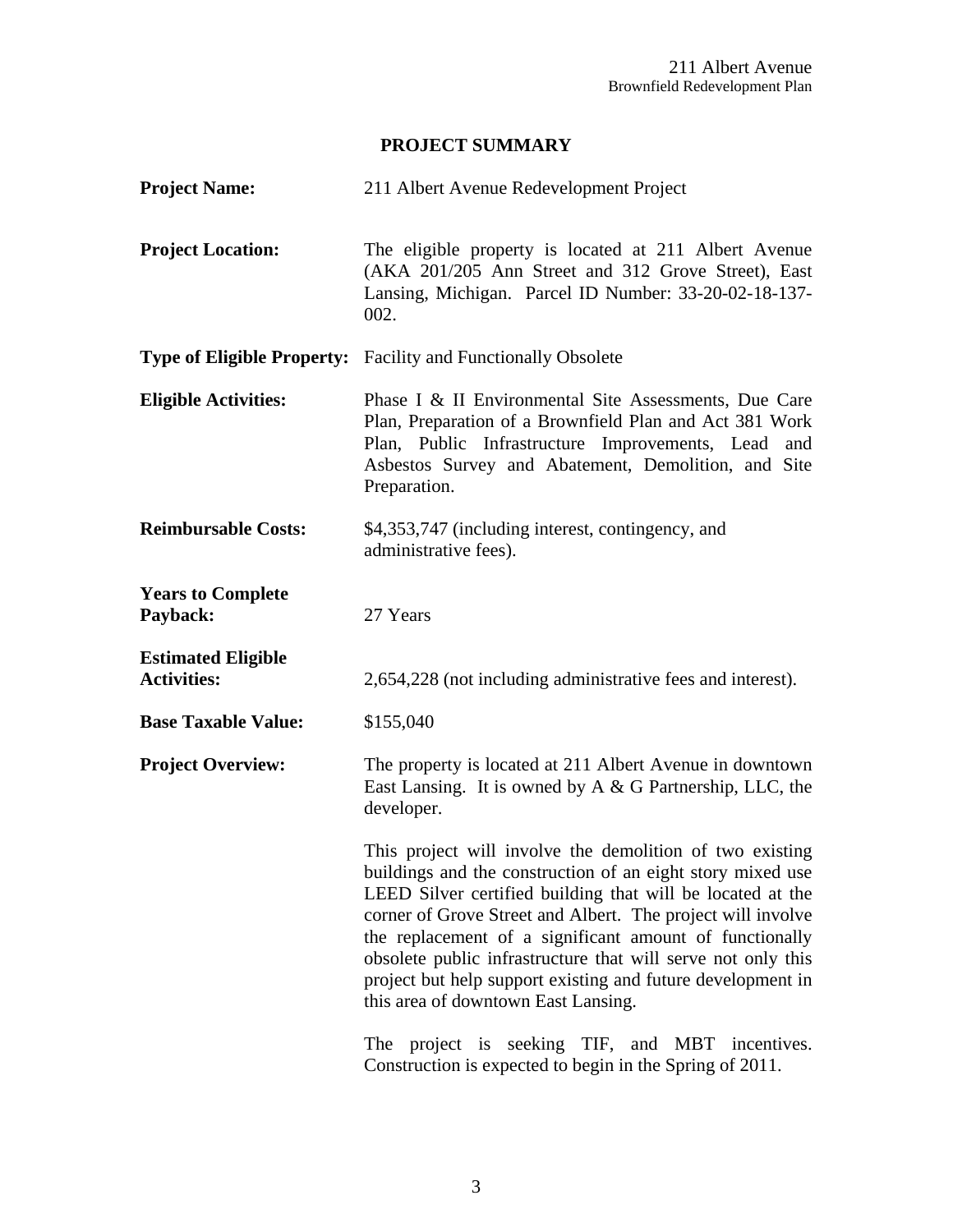## <span id="page-3-0"></span>**I. INTRODUCTION**

The City or East Lansing, Michigan (the "City"), established the City of East Lansing Brownfield Redevelopment Authority (the "Authority") on August 28, 2000, pursuant to Michigan Public Act 381 of 1996, as amended ("Act 381"). The primary purpose of Act 381 is to encourage the redevelopment of eligible property by providing economic incentives through tax increment financing for certain eligible activities and Brownfield Redevelopment Michigan Business Tax Credits.

The main purpose of this Brownfield Plan ("Plan") is to promote the redevelopment of and investment in certain "brownfield" properties within the City. Inclusion of property within this Plan will facilitate financing of environmental response and other eligible activities at eligible properties, and will also provide tax incentives to eligible taxpayers willing to invest in revitalization of eligible sites, commonly referred to as "brownfields." By facilitating redevelopment of brownfield properties, this Plan is intended to promote economic growth for the benefit of the residents of the City and all taxing units located within and benefited by the Authority.

The identification or designation of a developer or proposed use for the eligible property that is the subject of this Plan shall not be integral to the effectiveness or validity of this Plan. This Plan is intended to apply to the eligible property identified in this Plan and, if tax increment revenues are proposed to be captured from that eligible property, to identify and authorize the eligible activities to be funded by such tax increment revenues. Any change in the proposed developer or proposed use of the eligible property shall not necessitate an amendment to this Plan, affect the application of this Plan to the eligible property, or impair the rights available to the Authority under this Plan.

This Plan is intended to be a living document, which may be modified or amended in accordance with the requirements of Act 381, as necessary to achieve the purposes of Act 381. The applicable sections of Act 381 are noted throughout the Plan for reference purposes.

This Plan contains information required by Section 13(1) of Act 381.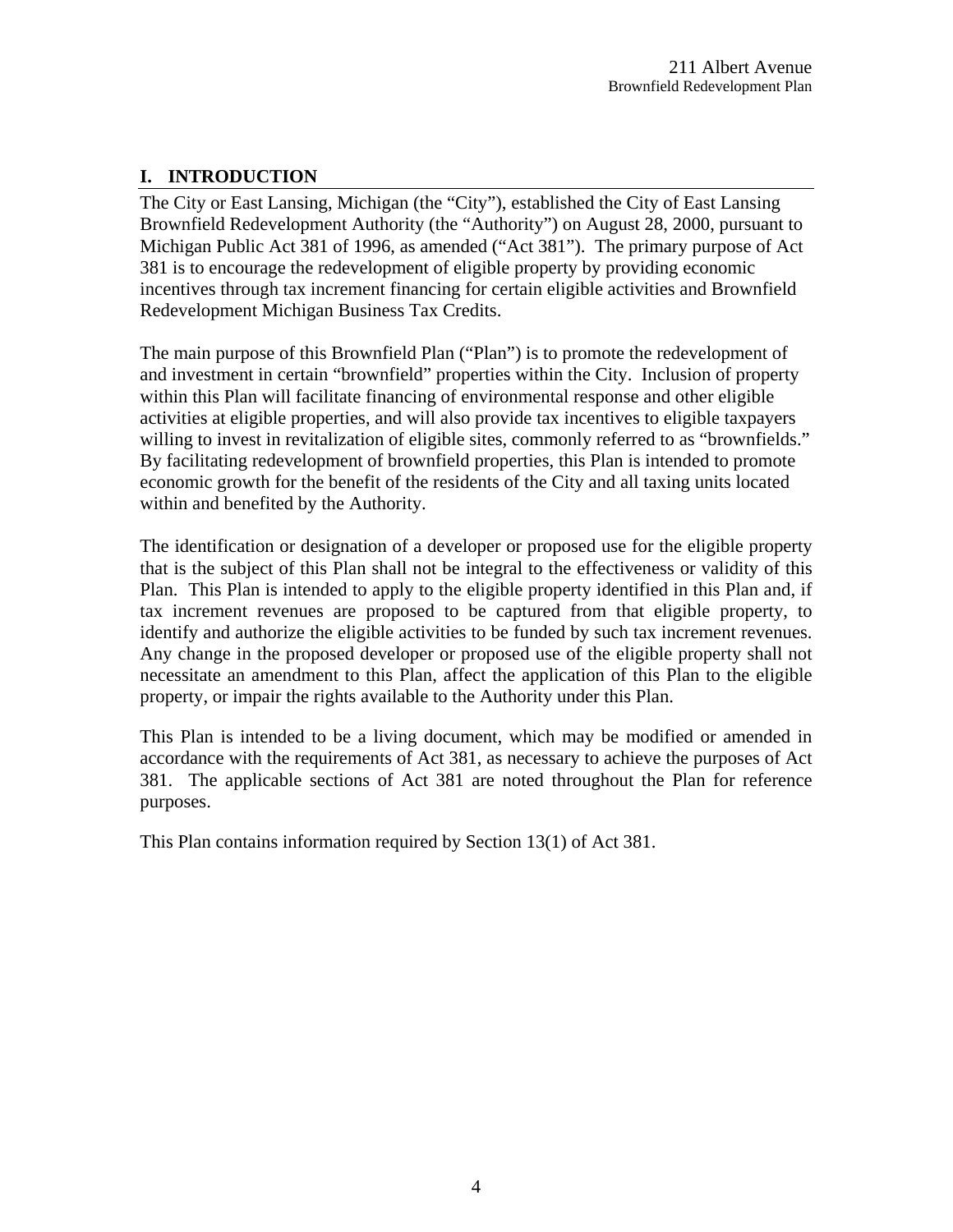#### <span id="page-4-0"></span>**II. GENERAL PROVISIONS**

#### **A. Description of Eligible Property (Section 13 (1)(h))**

The Eligible Property ("Property") is located at 211 Albert Avenue (AKA 201/205 Ann Street and 312 Grove Street), in the northwest ¼ of Section 18 in East Lansing (T.4N./R.1W), Ingham County, Michigan. The Property is situated north of Albert Avenue and east of Grove Street. Although, a portion of the Property is listed on Ann Street, Ann Street was converted into a public plaza sometime after 1966. The Property consists of rectangular -shaped parcel that contains approximately 0.23 acres. The Property's parcel identification number is 33-20-02-18-137-002. The Property is a facility and is functionally obsolete.

The Property is located in downtown East Lansing; 201/205 Ann Street is currently occupied by Equity Vest Inc., and residential tenants; and 312 Grove Street is currently occupied by residential tenants. Both of these buildings will be demolished as a part of the redevelopment of this property.

A & G Partnership, LLC, is the project developer ("Developer"). However, the identified "Developer" in the Brownfield Plan is subject to change. The Project involves the demolition of the two existing buildings, site preparation, and replacement of functionally obsolete public infrastructure on the adjacent publically owned right-of-ways (ROWs), easements, and parking structure. The City of East Lansing will incur and will be reimbursed for the majority of the costs related to the public infrastructure improvements. The Developer will construct an eight-story, mixed use building on the 0.23 acres parcel. There will be no on-site parking, as the building will have direct access into the Grove Street Parking Ramp and will utilize the municipal parking structure that is adjacent to the north side of the Property (currently is 50% occupied). The Developer has agreed to pay for the initial upgrades necessary within the stairwell of the parking structure and for the relocation of electrical utilities located on the Property. The first floor will be used for restaurant space, with extensive outdoor seating both within the right-of-way and on private property. The second through eighth floors will be a series of apartments that will range between one, two, and three bedroom units.

The current zoning is B-3 District. This is to provide for a wide range of commercial and high density residential land uses designed to serve the residents and shoppers of the East Lansing City Center. Because of its proximity to the Michigan State University campus and nearby residential neighborhoods, a major characteristic of the City Center is its intense core of pedestrian activity. This development will add to the unique social environment where people can gather and enjoy the festive atmosphere of a downtown that offers attractive landscaping and greenery, and the diversity of retail shops and restaurants.

Attachment A includes site maps of the eligible property, refer to: Figure 1, Topographic Location Map, and Figure 2, Eligible Property Boundary Map (which includes lot dimensions). The legal description of the property parcel is presented in Appendix B.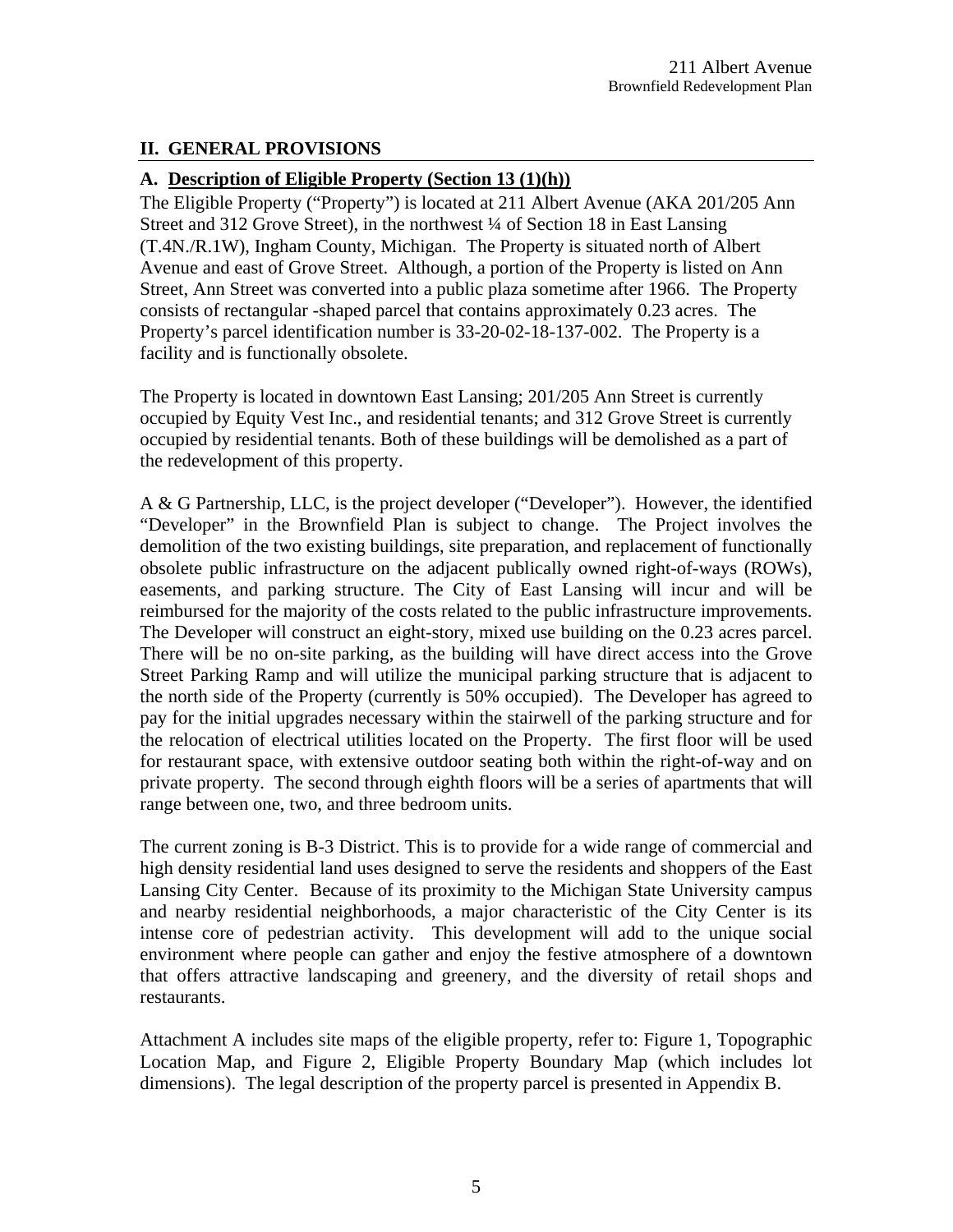<span id="page-5-0"></span>There are no delinquent taxes including penalties and interest for the eligible property.

The parcel and all tangible real and personal property located thereon will comprise the eligible property and is referred to herein as the "Property."

#### **B. Basis of Eligibility (Section 13 (1)(h) , Section 2 (m)), Section 2(r)**

The Property is considered "eligible property" as defined by Act 381, Section 2 because (a) the Property was previously utilized or is currently utilized for a commercial and public purpose; (b) it is located within the City of East Lansing, a qualified local governmental unit, or "Core Community" under Act 381; (c) the property is determined to be a "facility" (see Attachment D for the Environmental Reports), and (d) the Property has been declared functionally obsolete by a Level 3 Assessor as authorized under Act 381 (see Attachment D for the Assessor's opinion).

#### **AKT Peerless' January 2010 Phase I ESA**

The City of East Lansing retained AKT Peerless to conduct a Phase I ESA on behalf of A&G Partnership, LLC, of the property located at 201/205 Ann Street and 312 Grove Street, East Lansing, Michigan. The Phase I ESA was completed on January 7, 2010. The Phase I ESA included a site walkover, review of government records, assembly and review of data from area maps and directories, assessment of aerial photographs, and interviews with the site owner, others familiar with the subject property, and government officials.

Based on the results of their findings, the following recognized environmental conditions (RECs) were identified for the subject property:

- The adjoining property to the east was formerly utilized as a coin-operated dry cleaner from at least 1962-1975. It is AKT Peerless' opinion that this historical use of the adjoining property to the east may have adversely impacted subject property natural resources.
- A screen-printing business was formerly located on a nearby property to the east. Laboratory analytical results from a 2001 Baseline Environmental Assessment (BEA) investigation indicated the presence of tetrachloroethylene (PCE) in soil at concentrations exceeding Michigan Department of Natural Resources and Environment (MDNRE) Part 201 Residential/Commercial I Generic Cleanup Criteria (GCC). It is AKT Peerless' opinion that based on analytical results from the 2001 BEA investigation and the close vicinity to the subject property, just beyond the adjacent property to the east, this nearby property represents a REC to the subject property.

#### **AKT Peerless' March 2010 Phase II ESA**

AKT Peerless conducted a Phase II ESA at the subject property for the following purposes: (1) evaluate for the presence of contamination on the subject property based on the RECs identified within the Phase I ESA, and (2) to conduct a Section 20107(a)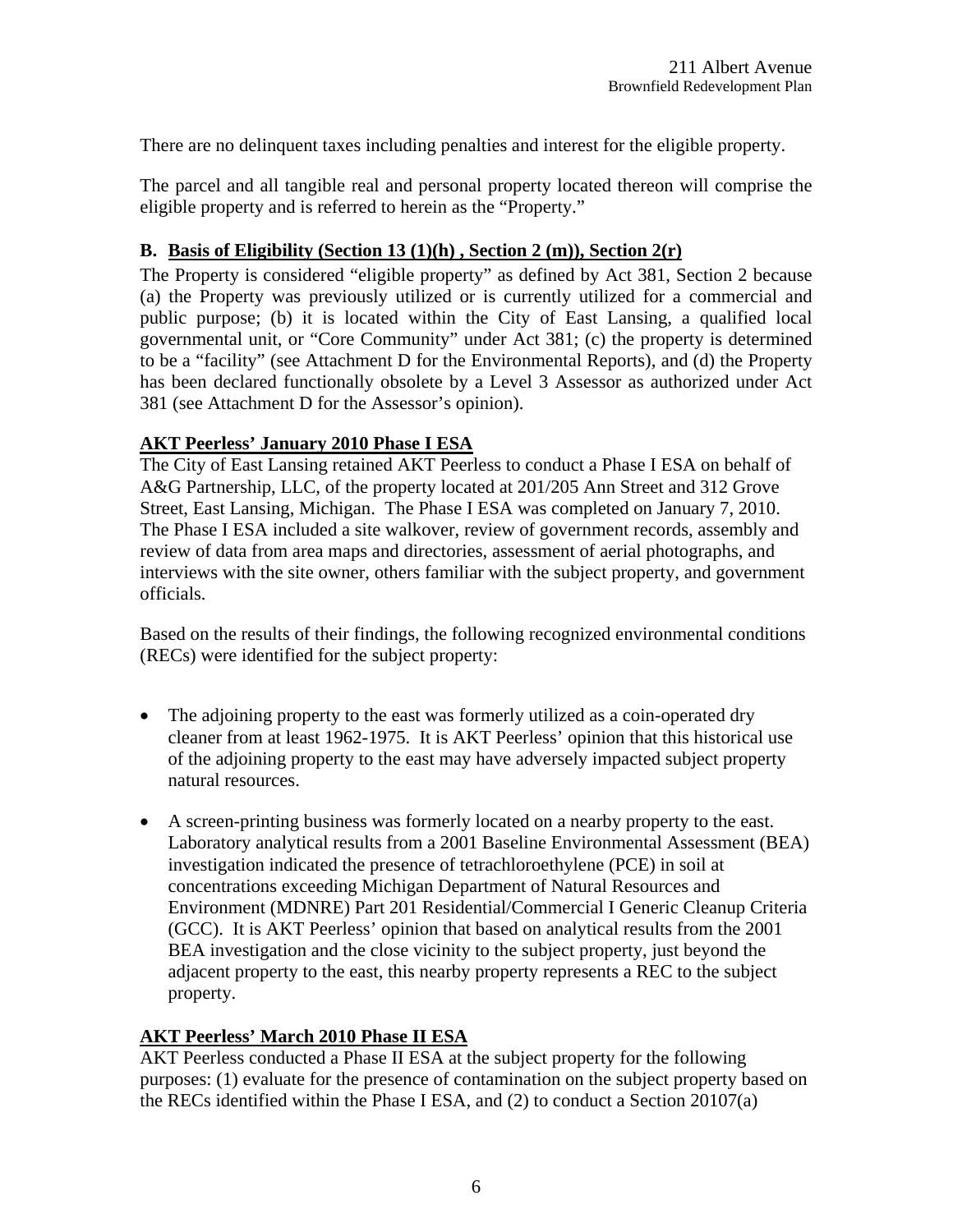Compliance Analysis to assure compliance with Due Care obligations, if the subject property meets the definition of a "facility<sup>[1](#page-6-0)</sup>" as defined in Part 201 of Natural Resources and Environmental Protection Act (NREPA), Michigan Public Act (PA) 451, 1994, as amended.

To further evaluate the RECs, AKT Peerless conducted a subsurface investigation of the subject property that included: (1) the advancement of two soil borings, (2) the installation of two temporary groundwater monitoring wells, and (3) the collection of two soil samples and two groundwater samples. The following samples were submitted for laboratory analyses:

• Two soil and two groundwater samples for volatile organic compounds (VOCs)

The following table summarizes each REC, the site investigation activities performed to address each REC, and the laboratory parameters used to address each REC.

| REC#             | <b>Environmental Concern</b>                                                | <b>Investigation Activity</b> | <b>Analytical Parameters</b> |
|------------------|-----------------------------------------------------------------------------|-------------------------------|------------------------------|
| REC <sub>1</sub> | Historical use of the adjoining<br>property to the east as a dry<br>cleaner | $B-1/TMW$                     | <b>VOCs</b>                  |
| REC <sub>2</sub> | Historical presence of PCE on<br>nearby property to the east                | $B-2/TMW$                     |                              |

**Summary of AKT Peerless' Scope of Investigation** 

AKT Peerless conducted a Phase II ESA at the subject property to evaluate the RECs identified in their January 2010 Phase I ESA. AKT Peerless is not aware of any contaminated areas beyond those identified in these reports.

The following tables show contaminants that exceed MDNRE GCC established under Part 201 of the Natural Resources and Environmental Protection Act (NREPA), 1995 PA 451, as amended (Part 201), sample locations that exceed MDNRE Part 201 Residential/Commercial I GCC, maximum contaminant concentrations and MDNRE Part 201 Residential/Commercial I GCC. Tetracholoethylene is above Drinking Water Criteria; therefore the Property meets the definition of a "facility".

 $\overline{a}$ 

<span id="page-6-0"></span><sup>&</sup>lt;sup>1</sup> "Facility" means any area, place, or property where a hazardous substance in excess of the concentrations which satisfy the requirements of Sections  $20120a(1)(a)$  or (17) or the cleanup criteria for unrestricted residential use under Part 213 has been released, deposited, disposed of, or otherwise comes to be located. Facility does not include any area, place, or property at which response activities have been completed which satisfy the cleanup criteria for the residential category provided for in section  $20120a(1)(a)$  and (17) or at which corrective action has been completed under Part 213 which satisfies the cleanup criteria for unrestricted residential use.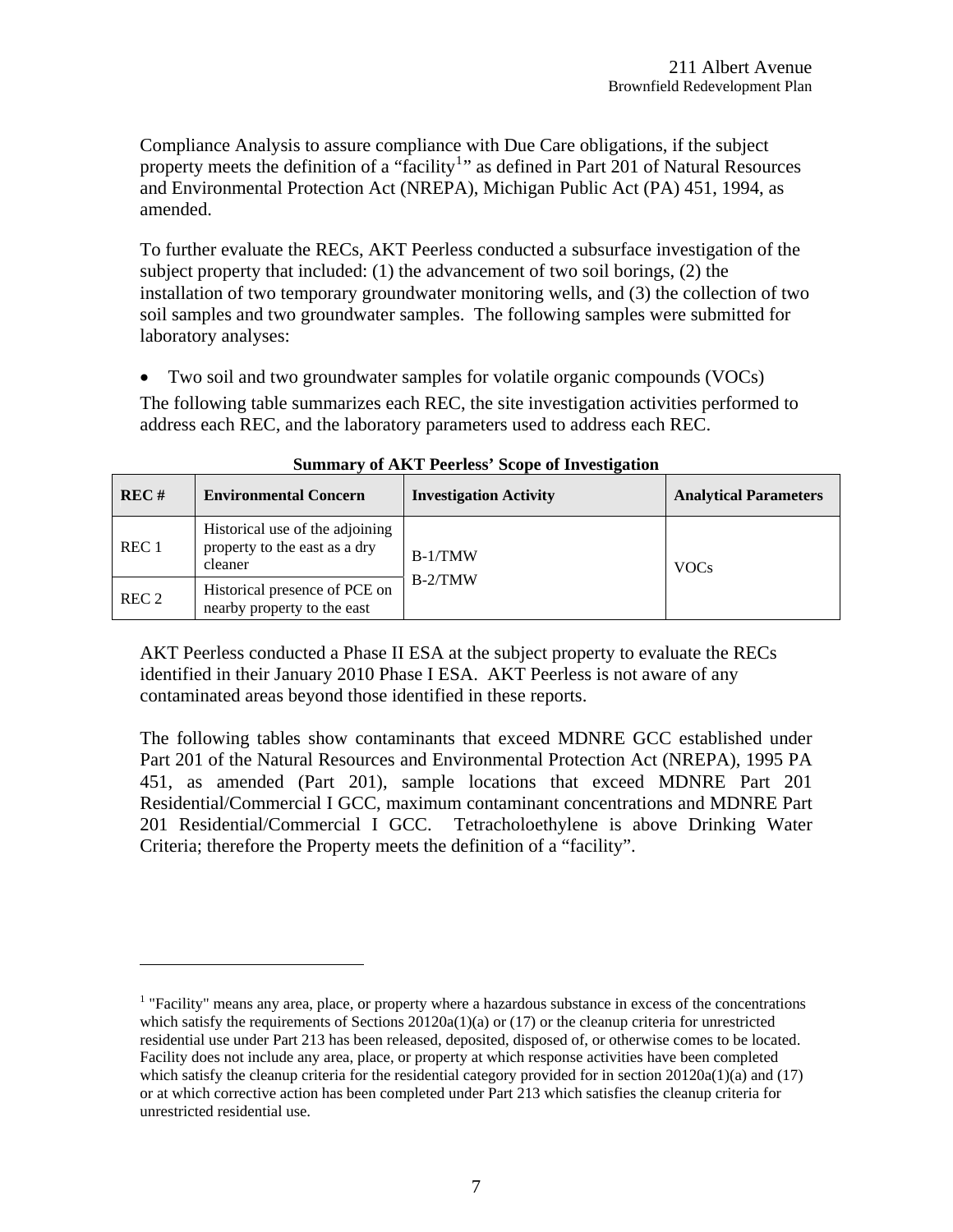#### <span id="page-7-0"></span>**Summary of Water Analytical Results Exceeding MDNRE Residential/Commercial I GCC**

| <b>Parameter</b>                | <b>Criteria Exceeded</b> | <b>Sample Identification</b> | <b>Maximum</b>     |
|---------------------------------|--------------------------|------------------------------|--------------------|
| (CAS number)                    |                          | (screened interval)          | Concentration ug/L |
| Tetrachloroethylene<br>(127184) | DW                       | $B-2/TWM$                    | h                  |

Groundwater was encountered at approximately 17.0 feet bgs in all soil borings advanced on the subject property. Currently, municipal water services the subject property and surrounding properties. No drinking water wells are proposed to be installed at the subject property.

AKT Peerless recommends the client complete the following:

• Groundwater encountered during renovation and construction activities should be properly characterized and/or disposed in accordance with applicable rules and regulations. It is not permissible to pump groundwater to storm or sanitary sewers without proper permits and monitoring required by the city and the MDNRE. It is also not permissible to pump groundwater onto the ground surface of the subject property. In the event that excavations require dewatering, the groundwater should be containerized in a frac tank and characterized for off-site disposal or a permit for pretreating and discharge to the sanitary sewer should be obtained.

#### **C. Summary of Eligible Activities and Description of Costs (Section 13 (1)(a),(b))**

The "eligible activities" that are intended to be carried out at the Property are considered "eligible activities" as defined by Sec 2 of Act 381, because they include Phase I Environmental Site Assessment, Phase II ESA, and Due Care Plan, preparation of a brownfield plan, preparation of an Act 381 work plan, lead and asbestos abatement, demolition of structures that are not a response activity under Part 201, and additional response activities. Since the Property is located in a Core Community, eligible activities also include the following non-environmental, development related activities: public infrastructure improvements that directly benefit the eligible property and site preparation activities. A summary of the eligible activities and the estimated cost of each eligible activity intended to be paid for with Tax Increment Revenues from the Property are shown in the table below.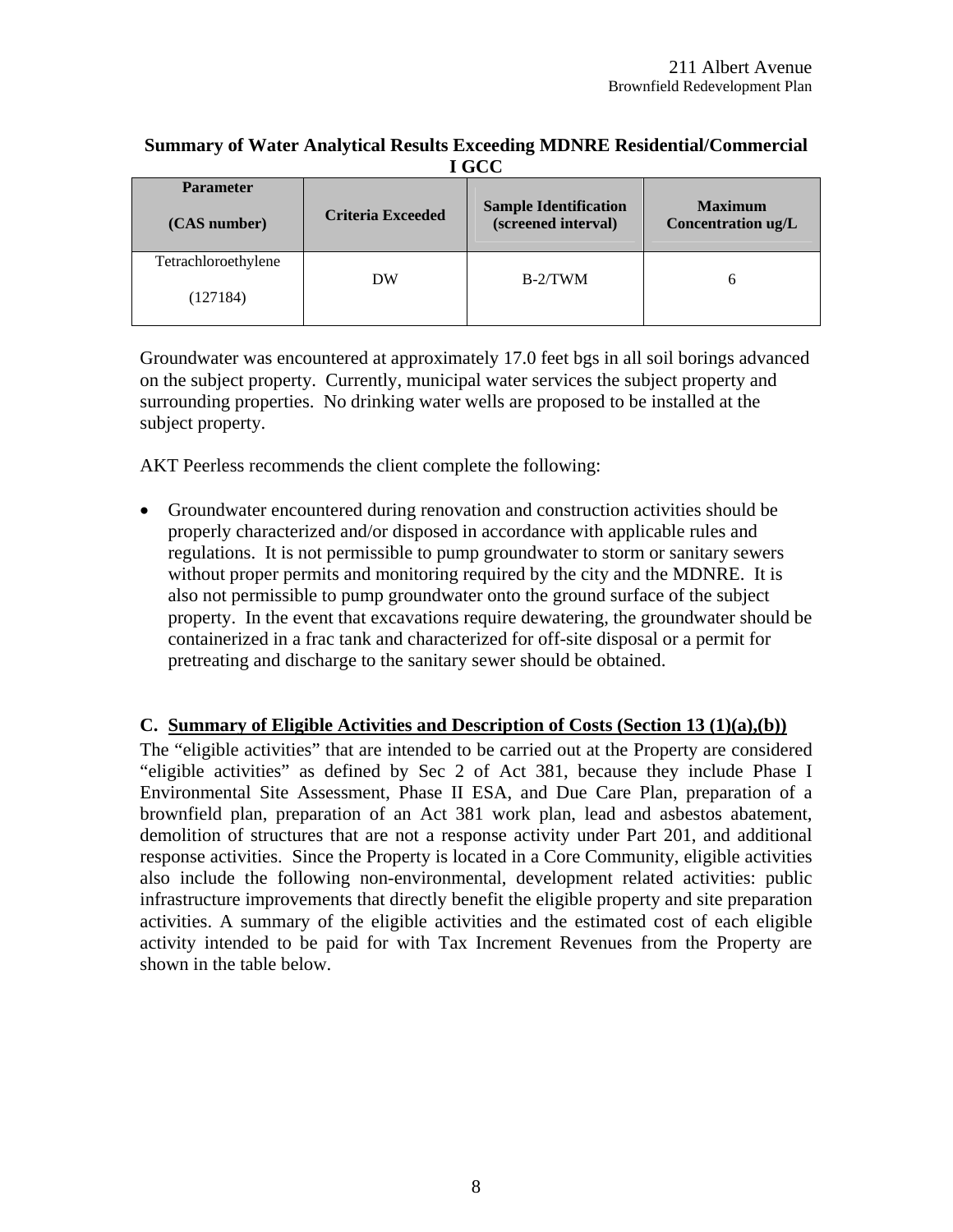| <b>Description of Eligible Activities*</b>      |             | <b>Estimated Cost</b> |
|-------------------------------------------------|-------------|-----------------------|
| 1. Preparation of Brownfield Plan and Work Plan | \$          | 4,500                 |
| 2. Additional Response Activities               | \$          | 79,850                |
| 3. Public Infrastructure Improvements           | \$          | 1,624,392             |
| 4. Lead and Asbestos Abatement                  | \$          | 50,000                |
| 5. Demolition                                   | \$          | 50,400                |
| 6. Site Preparation                             | \$          | 498,600               |
| 7. MEGA Application Fee                         | \$          | 1,000                 |
| $\vert$ 8. Contingency (15%)                    | \$          | 345,486               |
|                                                 | Subtotal \$ | 2,654,228             |
| 9. Authority Administrative Costs               | \$          | 270,000               |
| $\parallel$ 10. Interest                        |             | 1,429,519             |
| <b>Total</b>                                    |             | 4,353,747             |

#### **ESTIMATED COST OF ELIGIBLE ACTIVITIES**

\*Eligible activities also include preparation of a Phase I, Phase II, and due care plan and completion of an asbestos, lead, and hazardous materials survey. Since these activities—as well as \$16,500 for preparation of the brownfield plan and work plan—were or will be paid for with EPA assessment grant funds, they will not be reimbursed through TIF and are not included in this table.

A detailed breakout of the eligible activities and the estimated cost of each eligible activity intended to be paid for with Tax Increment Revenues from the Property are shown in Table 1; see Attachment C.

It is currently anticipated construction will begin in the spring of 2011 and eligible activities will be completed within eighteen months.

The Developer and the City of East Lansing desire to be reimbursed for the costs of eligible activities. Tax increment revenue generated by the Property will be captured by the Authority and used to reimburse the cost of the eligible activities completed on the Property after approval of this Plan.

The municipality or the Authority will assume the costs of the majority of the public infrastructure improvement costs (see Attachment C, Table 1 for more detail). In accordance with this Plan and the associated Reimbursement Agreement, the amount advanced by the Developer and the City will be repaid by the Authority, together with interest at the rate set a 5% simple interest, solely from the tax increment revenues realized from the eligible property. Payments will be made to the full extent incremental property tax revenues are or become available for such purpose under the Act. Tax increment revenues will first be used to pay or reimburse administrative expenses described in the table above. The amount of school tax revenues, which will be used to reimburse the costs of implementing eligible activities at this site, will be limited to the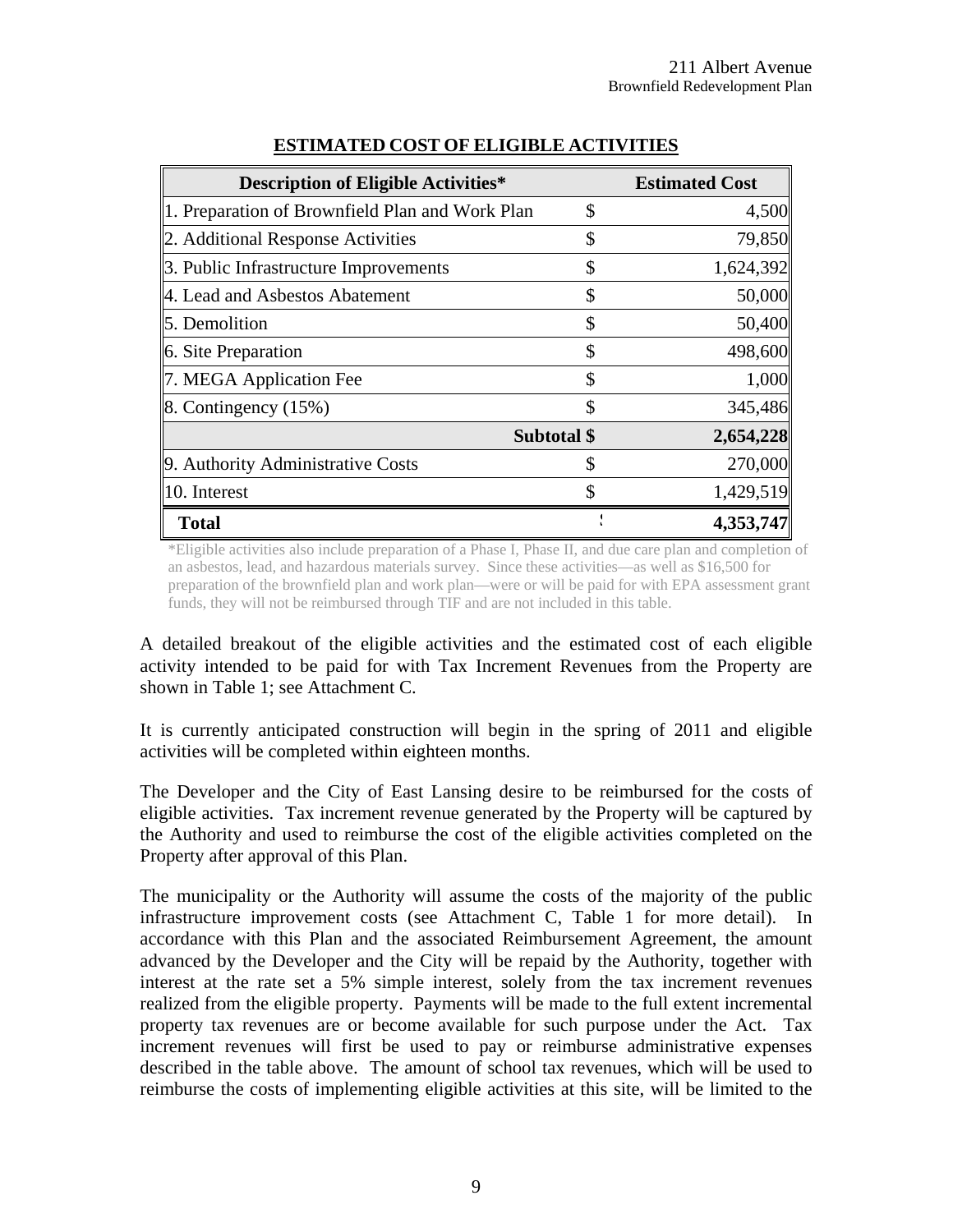<span id="page-9-0"></span>cost of eligible activities approved by the MEGA Board, together with the interest rate provided above.

The costs listed in the table above are estimated costs and may increase or decrease depending on the nature and extent of environmental contamination and other unknown conditions encountered on the Property. The actual cost of those eligible activities encompassed by this Plan that will qualify for reimbursement from tax increment revenues of the Authority from the Property shall be governed by the terms of a Reimbursement Agreement with the Authority (the "Reimbursement Agreement"). No costs of eligible activities will be qualified for reimbursement except to the extent permitted in accordance with the terms and conditions of the Reimbursement Agreement.

## **D. Estimate of Captured Taxable Value and Tax Increment Revenues (Section 13(1)(c)); Impact of Tax Increment Financing on Taxing Jurisdictions (Section 13(1)(g), Section 2(ee))**

This Plan anticipates the capture of tax increment revenues to reimburse the Developer and the City of East Lansing for the costs of eligible activities under this Plan in accordance with the Reimbursement Agreement. A table of estimated tax increment revenues to be captured is attached to this Plan as Attachment C. Tax increment revenue capture shall start in 2012.

The total estimated cost of the eligible activities and other costs (including administrative fees, contingency, and interest) to be reimbursed through the capture of tax increment revenue is projected to be \$4,353,747. The Developer shall invest approximately \$9.5 million in personal and real property improvements on the Property. The effective initial taxable value for this Plan is \$155,040, and is based on land and real property tax only. No personal property tax was included for the initial taxable value, the existence of which would serve to reduce the tax incremental value. Redevelopment of the Property is expected to initially generate incremental taxable value in 2012 with the first significant increase in taxable value of approximately \$1,100,000 beginning in 2012.

It is estimated that the Authority will capture the 2012 through 2037 tax increment revenues to reimburse the cost of the eligible activities, pay Authority administrative fees, and reimburse interest.

The captured incremental taxable value and associated tax increment revenue will be based on the actual increased taxable value from all taxable improvements on the Property and the actual millage rates levied by the various taxing jurisdictions during each year of the plan are shown in Attachment C.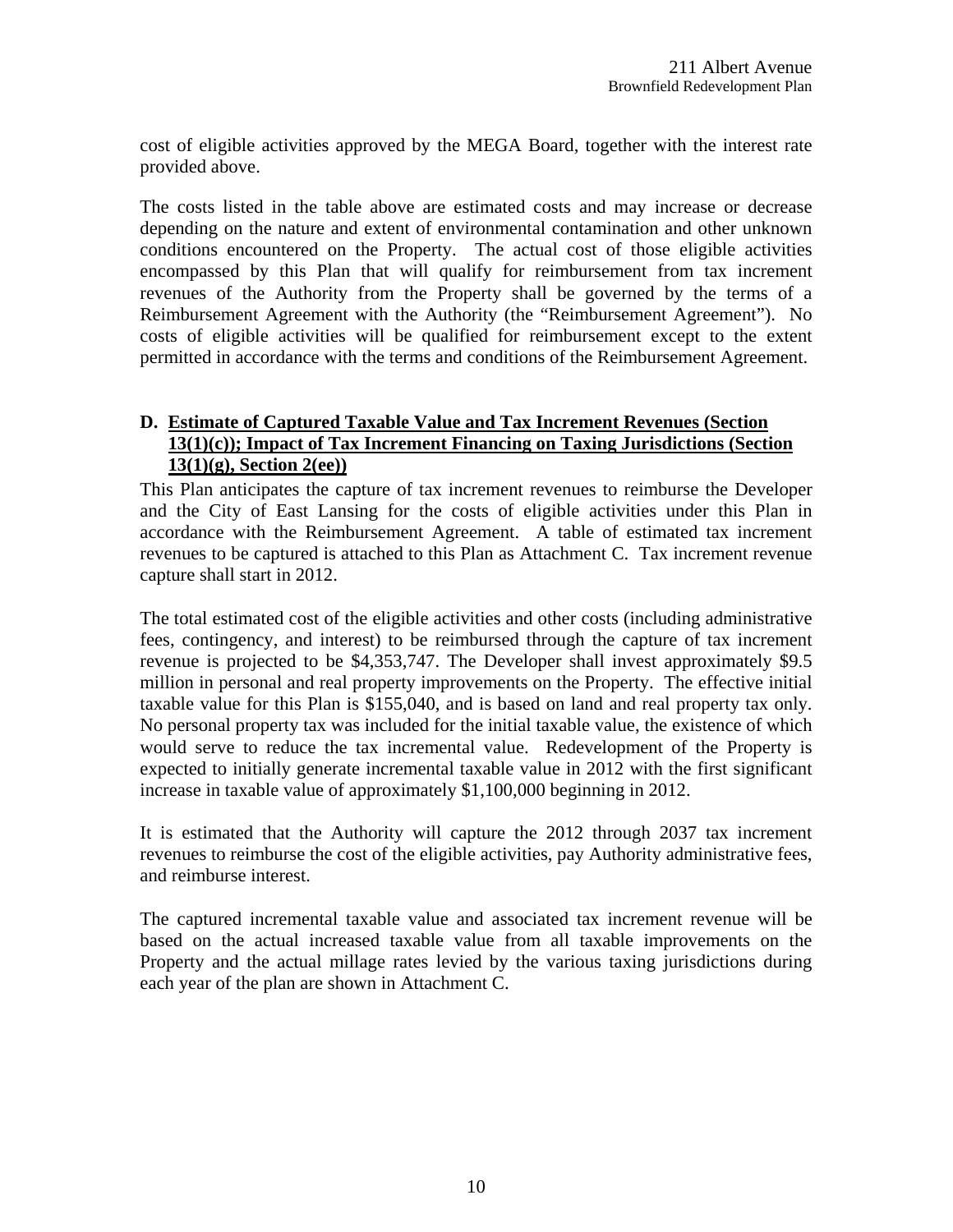## <span id="page-10-0"></span>**E. Plan of Financing (Section 13(1)(d)); Maximum Amount of Indebtedness (Section 13(1)(e))**

The eligible activities are to be financed by the Developer and the City of East Lansing. The City of East Lansing will finance certain public infrastructure improvements, including storm and sanitary sewers, roads, curbs, and sidewalks (see Table 2 for more detail). The estimated cost for the City's public infrastructure improvements is \$890,792. The City will also fund certain improvements to the adjoining public parking deck. The estimated cost for these improvements is \$345,000. The Developer will finance the remaining eligible activities.

The Authority will reimburse the Developer and the City of East Lansing for the cost of approved eligible activities, but only from tax increment revenues generated from the Property.

All reimbursements authorized under this Plan shall be governed by the Reimbursement Agreement. The Authority shall not incur any note or bonded indebtedness to finance the purposes of this Plan. The inclusion of eligible activities and estimates of costs to be reimbursed in this Plan is intended to authorize the Authority to fund such reimbursements and does not obligate the Authority or the City to fund any reimbursement or to enter into the Reimbursement Agreement providing for the reimbursement of any costs for which tax increment revenues may be captured under this Plan, or which are permitted to be reimbursed under this Plan. The amount and source of any tax increment revenues that will be used for purposes authorized by this Plan, and the terms and conditions for such use and upon any reimbursement of the expenses permitted by the Plan, will be provided solely under the Reimbursement Agreement contemplated by this Plan.

# **F. Michigan Business Tax Credit**

The Property is included in this Plan to enable "qualified taxpayers" as defined by themselves of eligibility for a credit against their Michigan business tax liability for "eligible investments", as defined by Section 437(31) of Michigan Business Tax Act, incurred on the Property after the adoption of this Plan. Eligible investment is estimated at \$8,241,370.

By approval of this Plan, the Authority and the City neither intend to make nor have made representations to a developer or any other person of the availability, amount or value of any credit under the Michigan Business Tax Act or that adoption of this Plan will qualify or entitle a developer or any other person to apply for or receive pre-approval or approval of any credit under the Michigan Business Tax Act for the Property. The Authority and the City also assume no obligation to take any action or to modify or amend this Plan to facilitate or to allow any person to receive pre-approval or approval of any credit under the Michigan Business Tax Act for the Property.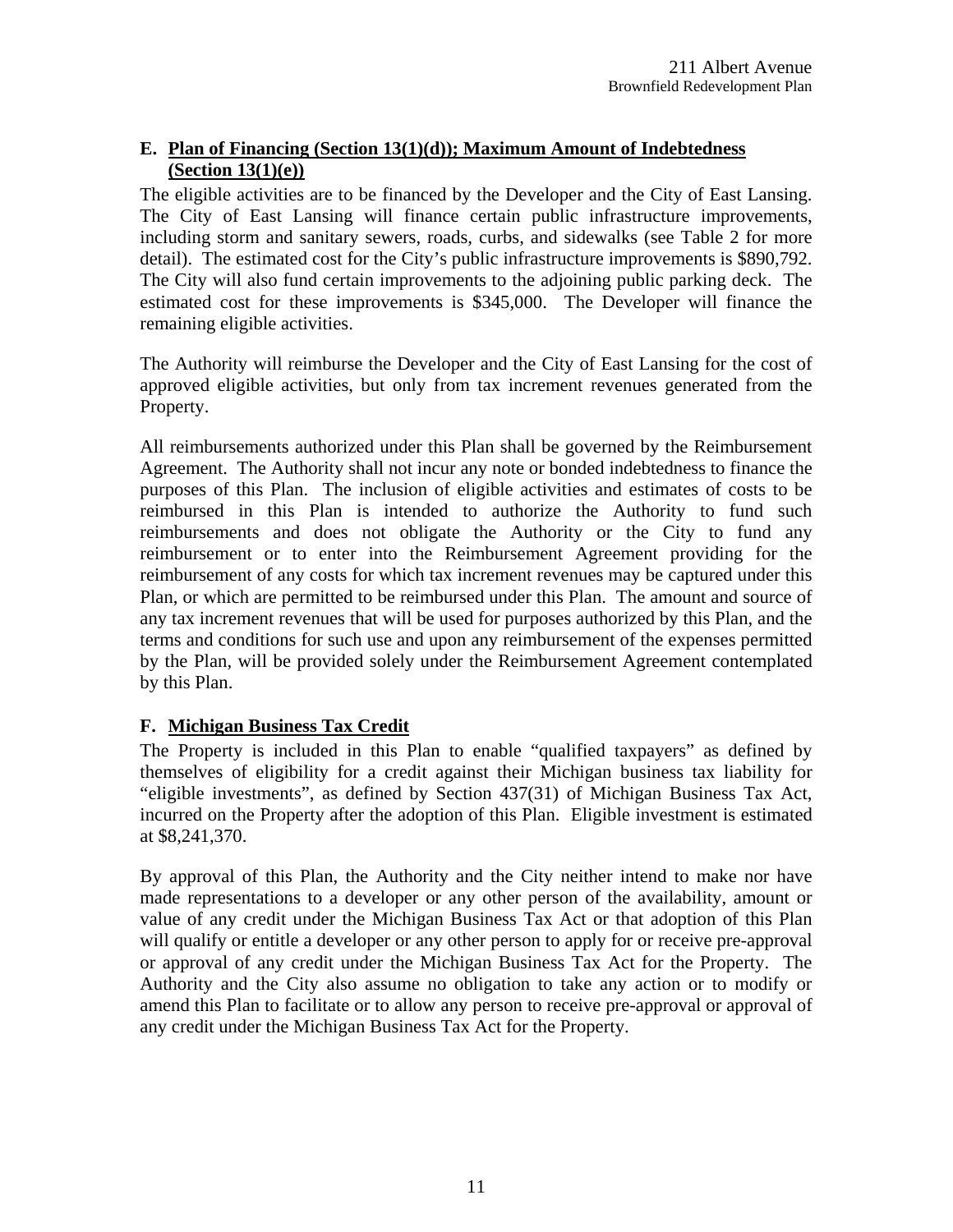# <span id="page-11-0"></span>**G. Duration of Plan (Section 13(1)(f))**

In no event shall the duration of the Plan exceed 35 years following the date of the resolution approving the Plan, nor shall the duration of the tax capture exceed the lesser of the period authorized under subsection (4) and (5) of Section 13 of Act 381 or 30 years. Further, in no event shall the beginning date of the capture of tax increment revenues be later than five years after the date of the resolution approving the Plan. The Plan shall remain open for the full 30 years in order to help facilitate additional public infrastructure improvements as necessary.

## **H. Effective Date of Inclusion in Brownfield Plan**

The Property will become a part of this Plan on the date this Plan is approved by the City Commission. The date of tax capture shall commence during the year construction begins or the immediate following year, but the beginning date of tax capture shall not exceed five years beyond the date of the governing body resolution approving the Plan amendment.

## **I. Displacement/Relocation of Individuals on Eligible Property (Section 13(1)(i-l))**

The tenants have been notified that their leases are up in May 2011, and will vacate the property prior to the beginning of construction at the Property. Otherwise, there are no persons or businesses residing on the eligible property, and no occupied residences will be acquired or cleared; therefore there will be no displacement or relocation of persons or businesses under this Plan.

## **J. Local Site Remediation Revolving Fund ("LSRRF") (Section 8; Section 13(1)(m))**

No Local Site Remediation Revolving Fund (LSRRF) tax increment revenue will be captured and deposited in the LSRRF, as specified in Section 13(5) of Act 381, under this Plan and any other plan of the Authority.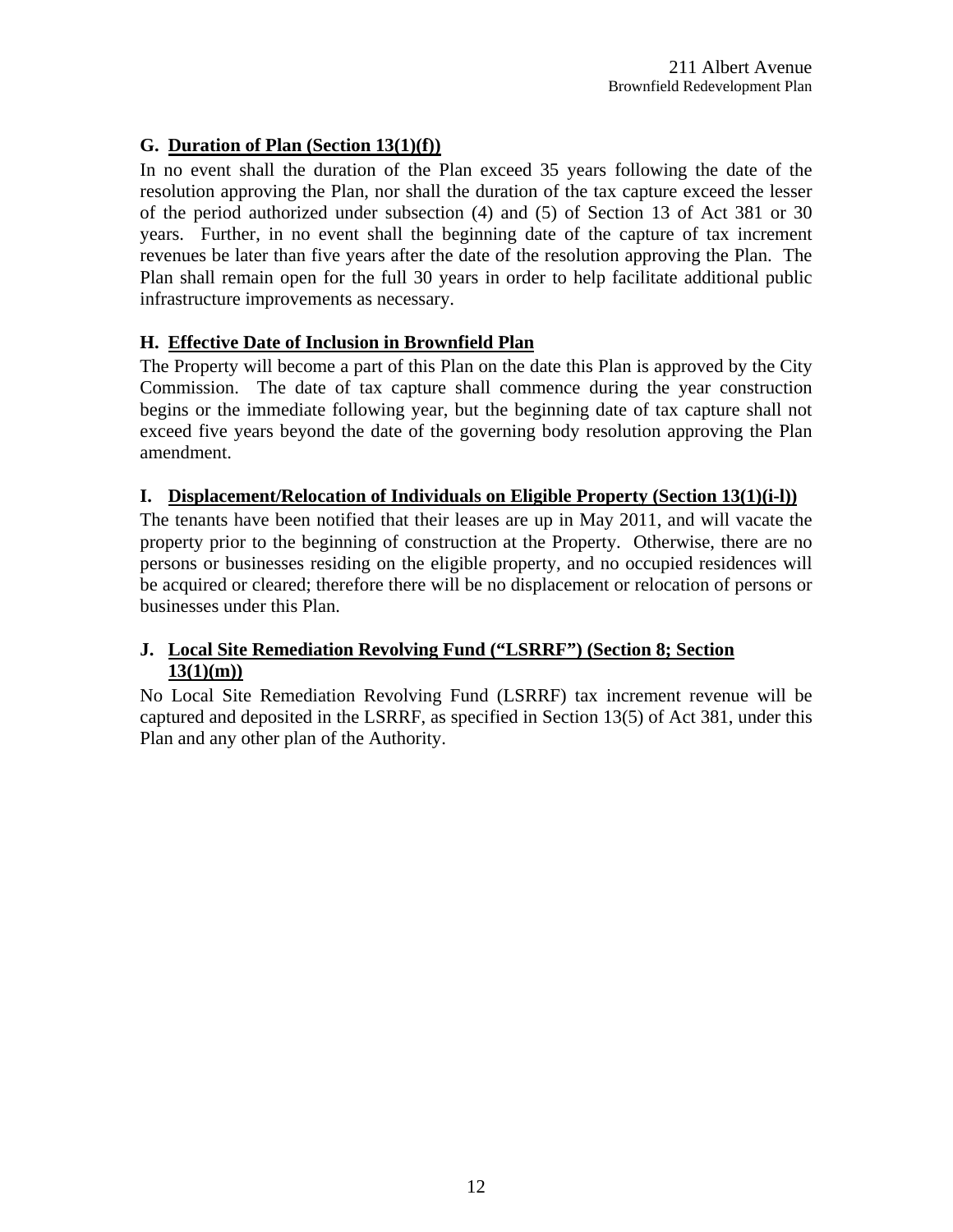**III. ATTACHMENTS**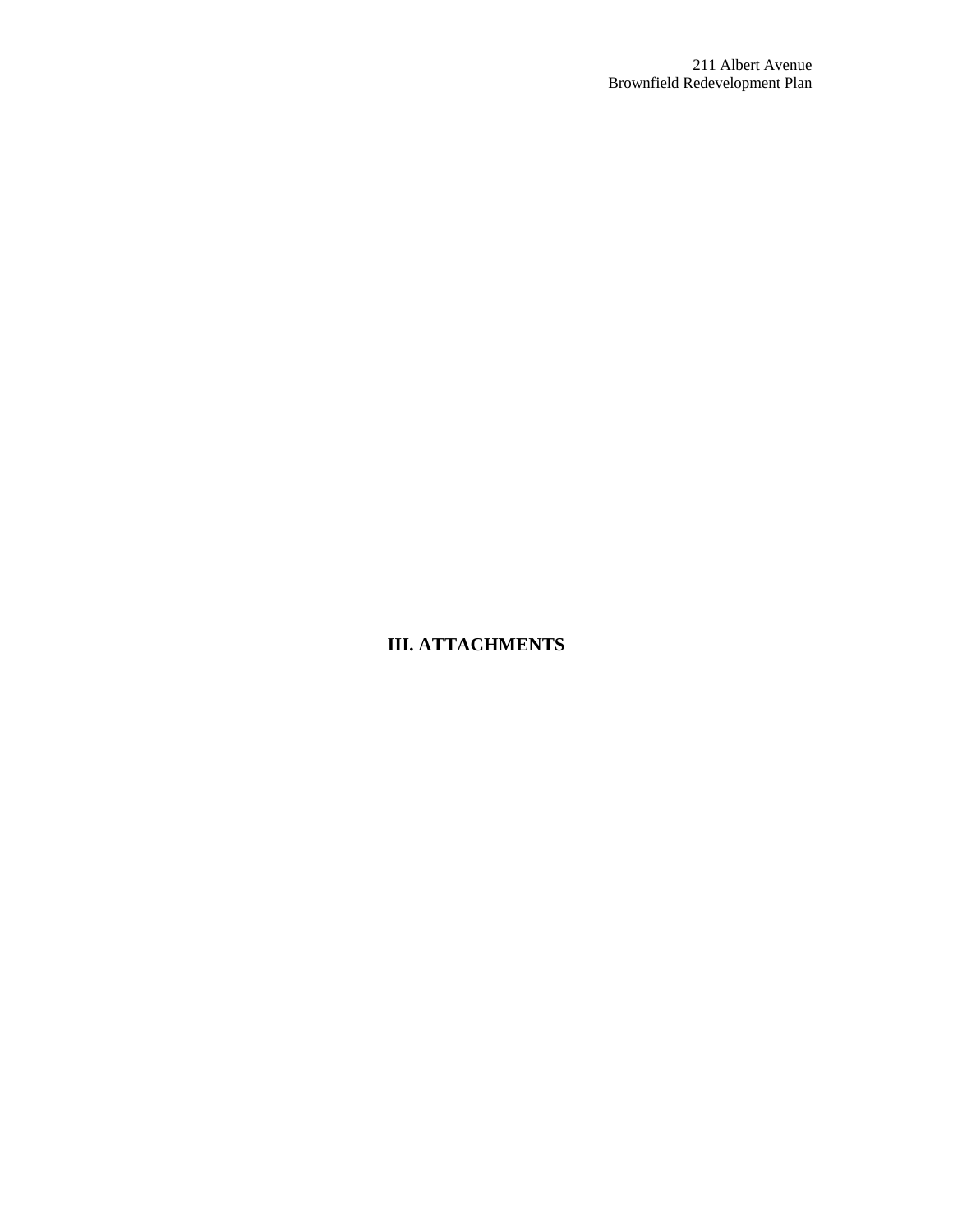# **ATTACHMENT A**

**Site Maps**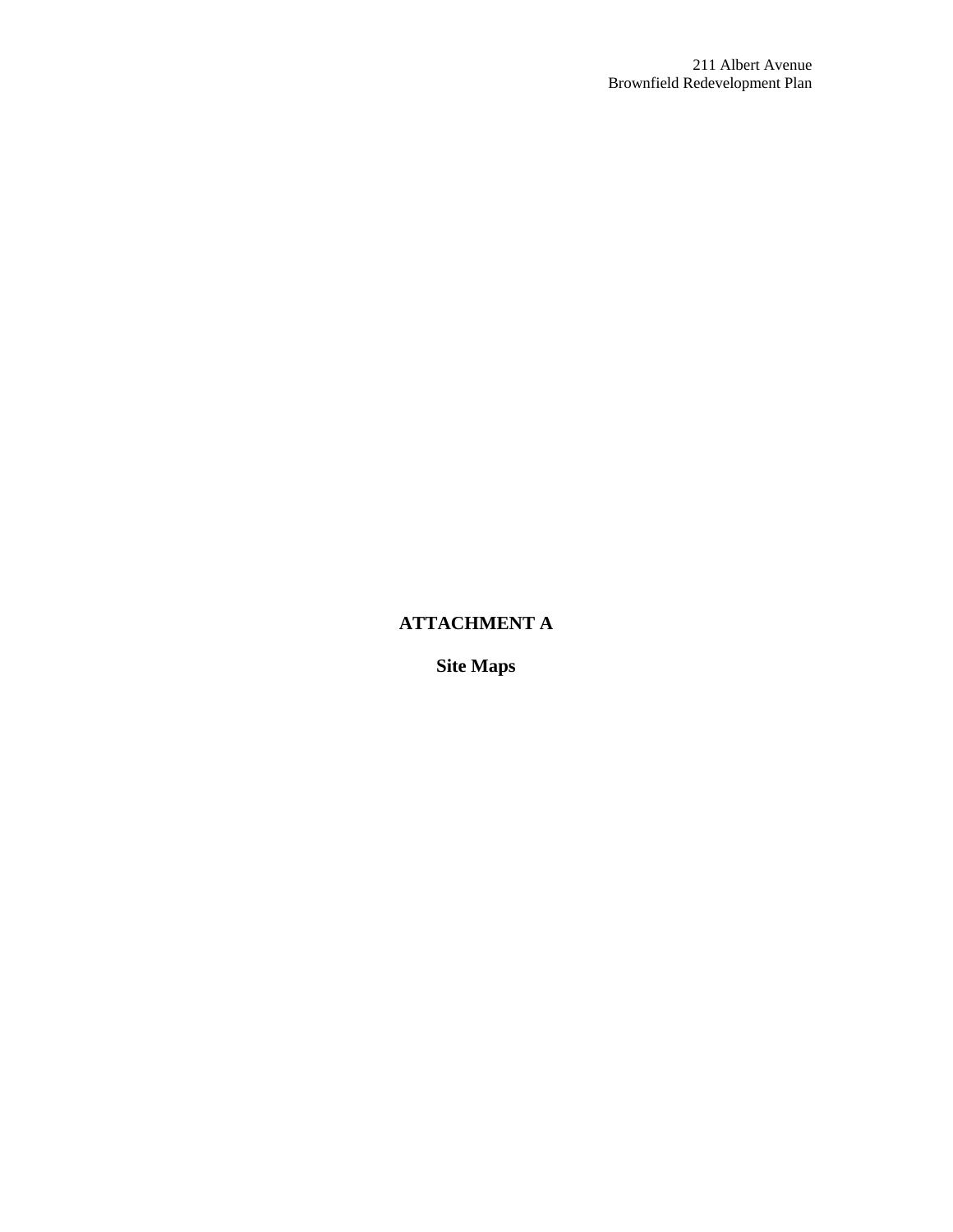*EAST LANSING QUADRANGLE* MICHIGAN - INGHAM COUNTY 7.5 MINUTE SERIES (TOPOGRAPHIC)



T.4 N. - R.1 W.

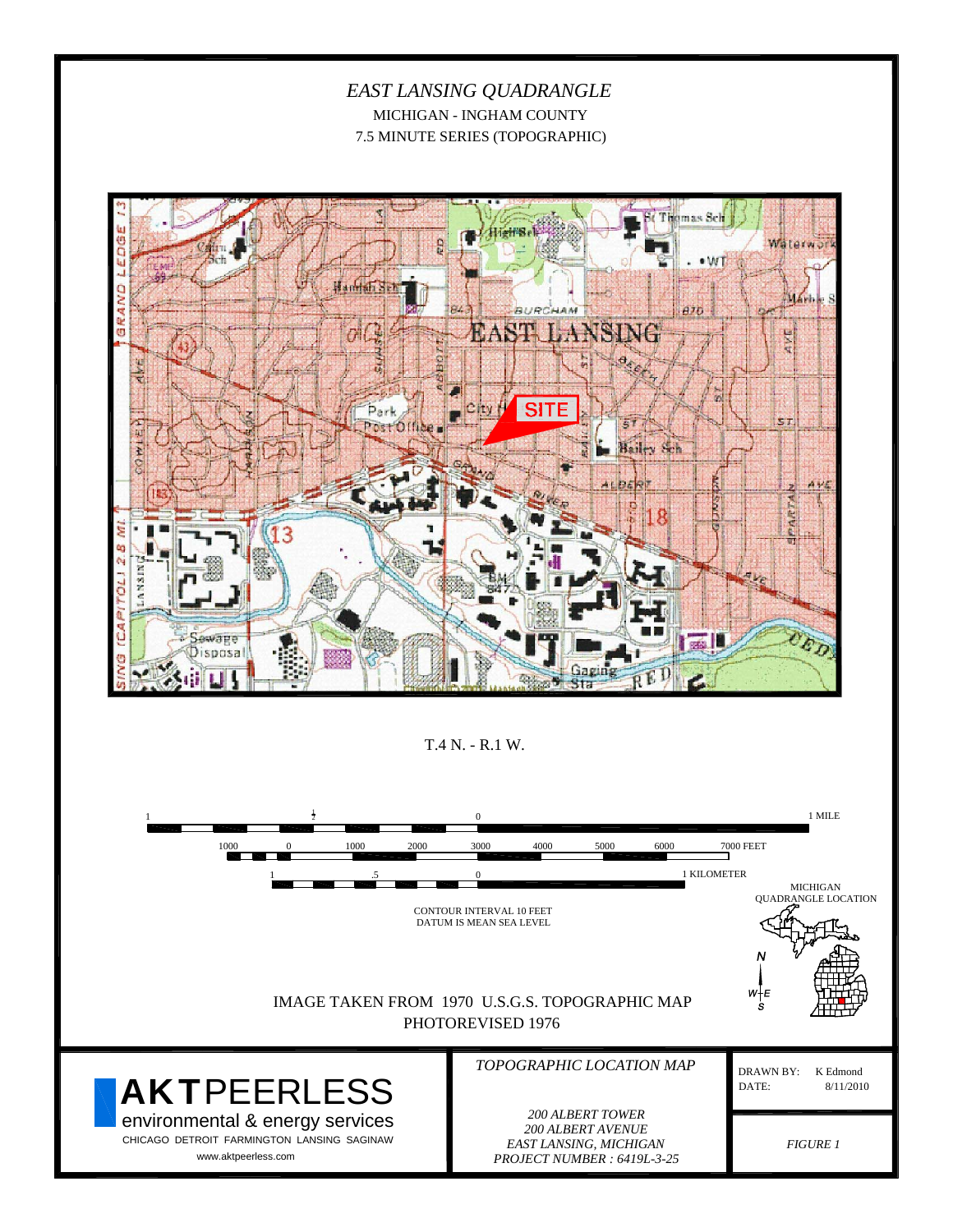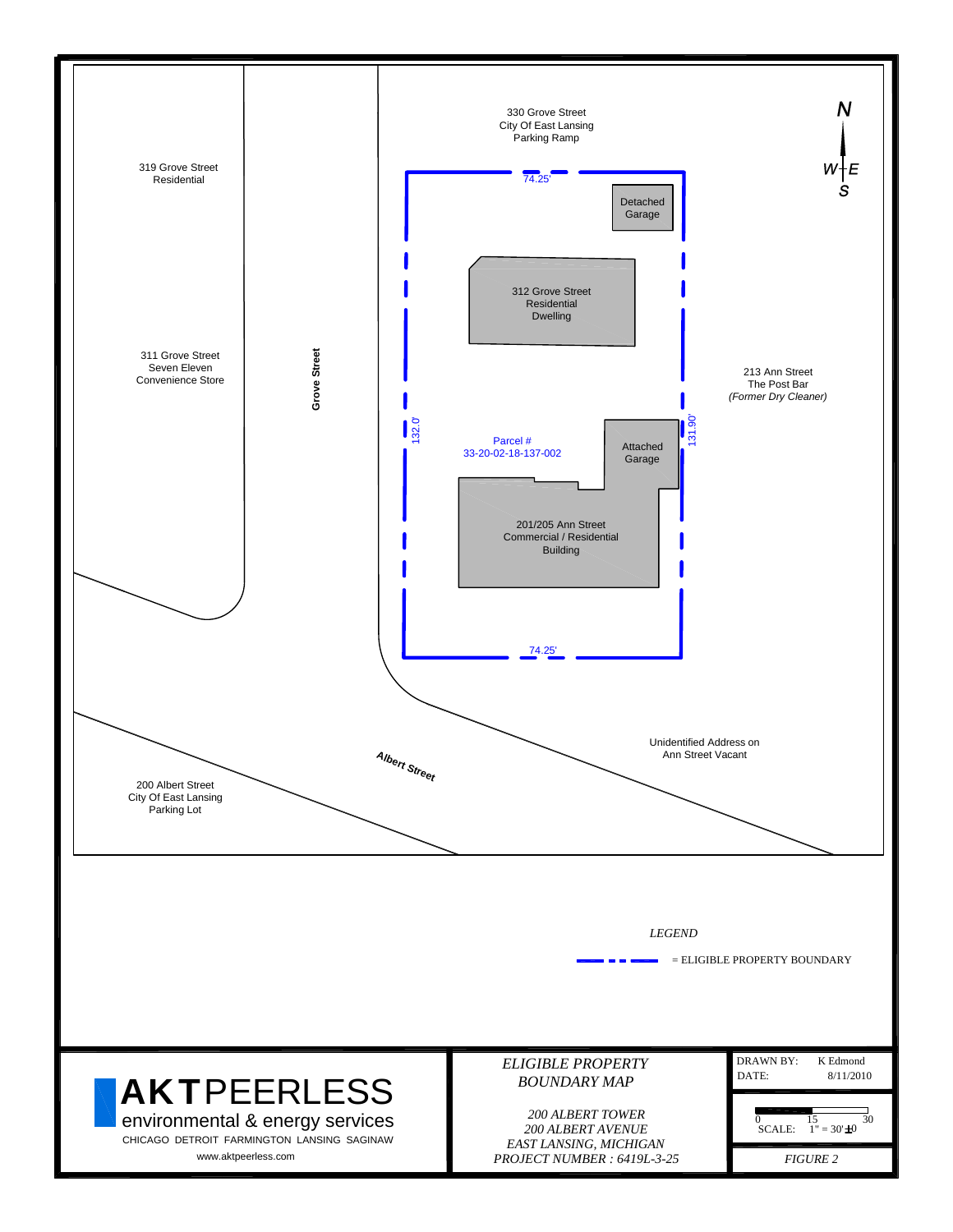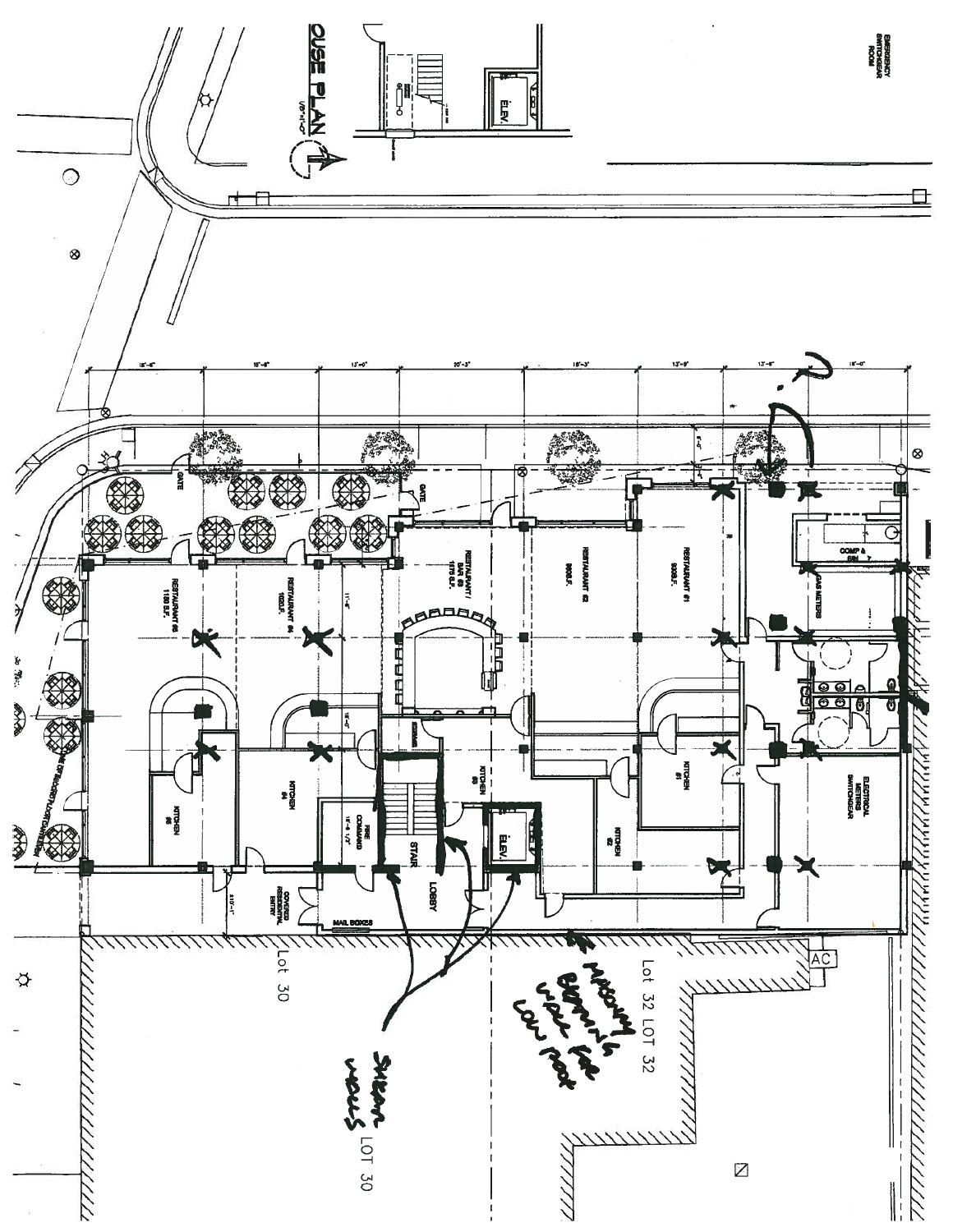# **ATTACHMENT B**

**Legal Description**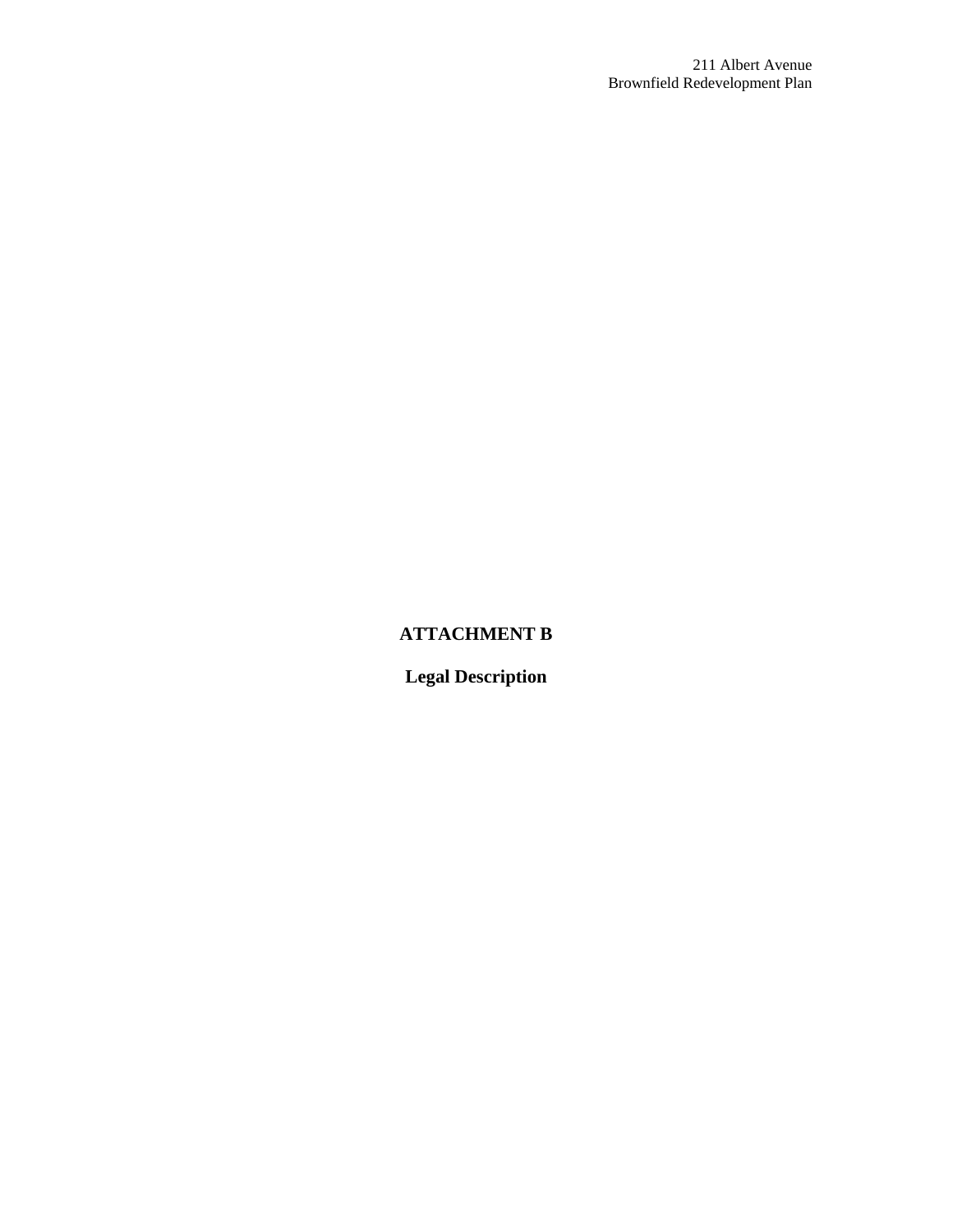# **General Property Information**

[Back to Non-Printer Friendly Version] [Send To Printer]

Parcel: 33-20-02-18-137-002

Sale Date

r.

1999.

 $\mathbf{r} \mathbf{r} = \mathbf{r}$ 

**Sale Price** 

 $\overline{a}$ 

 $\cdot$   $\cdot$ 

**Instrument** 

 $\bullet$ 

 $\bullet$ 

 $\overline{a}$ 

Grantor

Grantee

u.

| <b>Property Address</b>                                                                                                       |                                                        |                                                                                    |                                                          | [collapse]             |
|-------------------------------------------------------------------------------------------------------------------------------|--------------------------------------------------------|------------------------------------------------------------------------------------|----------------------------------------------------------|------------------------|
| <b>201 ANN ST</b><br>EAST LANSING, MI 48823                                                                                   |                                                        |                                                                                    |                                                          |                        |
| <b>Owner Information</b>                                                                                                      |                                                        |                                                                                    |                                                          | [collapse]             |
| A & G PARTNERSHIP<br>117 CENTER ST<br>E LANSING, MI 48823                                                                     |                                                        | Unit:                                                                              | 1                                                        |                        |
| <b>Taxpayer Information</b>                                                                                                   |                                                        |                                                                                    |                                                          | [collapse]             |
| A & G PARTNERSHIP<br>ATTN DOUGLAS J CRON<br>117 CENTER ST<br>E LANSING, MI 48823                                              |                                                        |                                                                                    |                                                          |                        |
| <b>General Information for Tax Year 2009</b>                                                                                  |                                                        |                                                                                    |                                                          | [collapse]             |
| <b>Property Class:</b><br><b>School District:</b><br><b>State Equalized Value:</b><br><b>USER NUM IDX</b>                     | 201<br>33010 - 33010 East<br>Lansing<br>\$200,200<br>0 | <b>Assessed Value:</b><br><b>Taxable Value:</b><br>Map #<br>Date of Last Name Chg: | \$200,200<br>\$155,510<br>66-09-43-288-751<br>09/04/2009 |                        |
| Date Filed:<br><b>Principal Residence Exemption</b><br>(2009 May 1):<br><b>Principal Residence Exemption</b><br>(2009 Final): | 0.0000 %<br>0.0000 %                                   |                                                                                    |                                                          |                        |
| <b>Previous Year Info</b>                                                                                                     | <b>MBOR Assessed</b>                                   | Final S.E.V.                                                                       |                                                          | <b>Final Taxable</b>   |
| 2008<br>2007                                                                                                                  | \$200,200<br>\$200,200                                 | \$200,200<br>\$200,200                                                             |                                                          | \$148,960<br>\$145,620 |
| <b>Land Information</b>                                                                                                       |                                                        |                                                                                    |                                                          | [collapse]             |
| <b>Acreage:</b><br><b>Zoning Code:</b><br><b>Land Value:</b><br><b>Land Improvements:</b><br><b>Renaissance Zone:</b>         | 0.22<br><b>B300</b><br>\$190,400<br>\$1,076<br>NO.     | Frontage:<br>Depth:<br><b>Mortgage Code:</b><br><b>Lot Dimensions/Comments:</b>    | 74.00 Ft.<br>132.00 Ft.<br>N/A                           |                        |
| Legal Information for 33-20-02-18-137-002                                                                                     |                                                        |                                                                                    |                                                          | [collapse]             |
| W 1/2 OF LOT 30 & 32 COLLEGE GROVE                                                                                            |                                                        |                                                                                    |                                                          |                        |
| <b>Sales Information</b>                                                                                                      |                                                        |                                                                                    |                                                          |                        |
| 0 sale record(s) found.                                                                                                       |                                                        |                                                                                    |                                                          |                        |

**Liber/Page** 

**Terms Of Sale**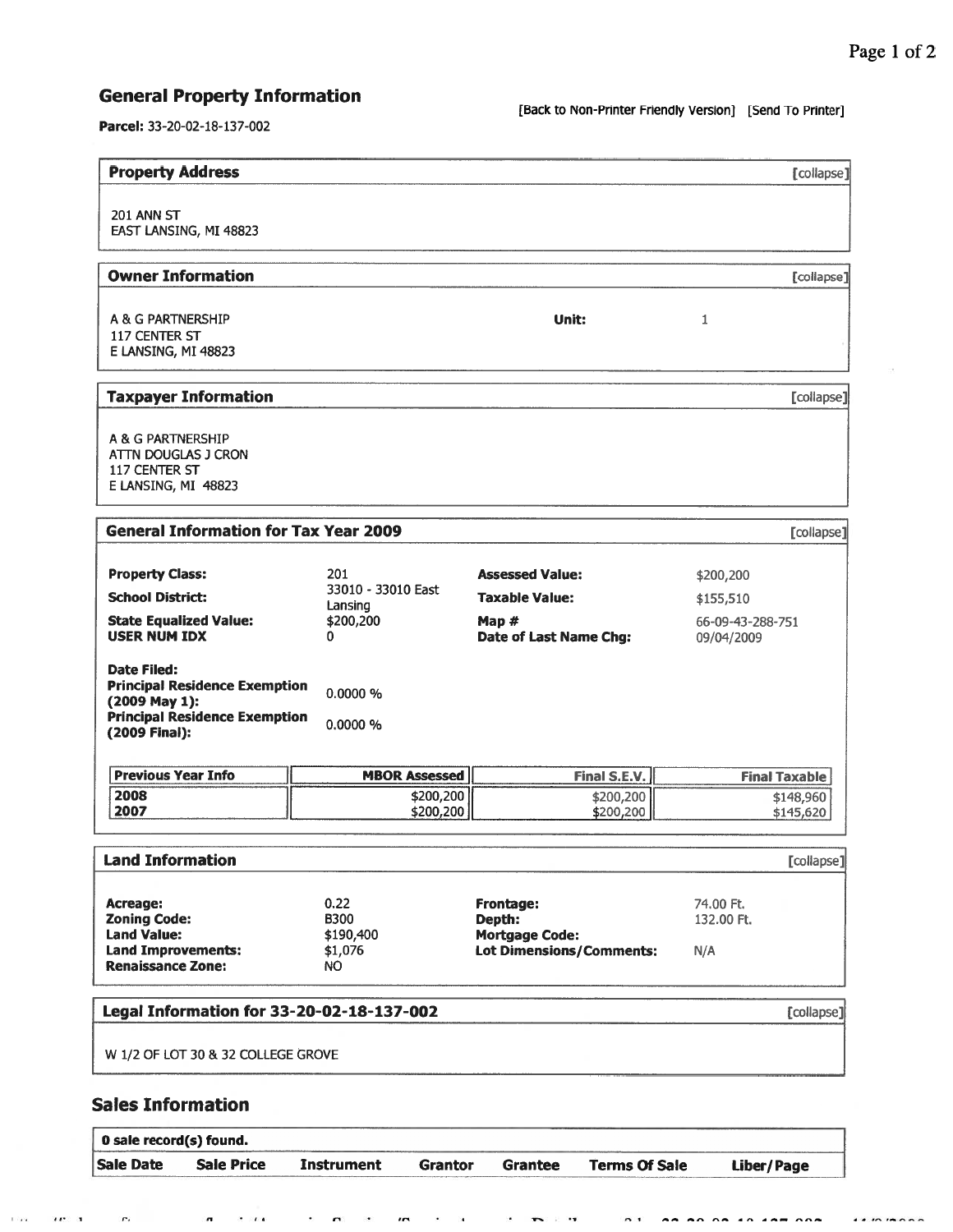# **ATTACHMENT C**

**Tables**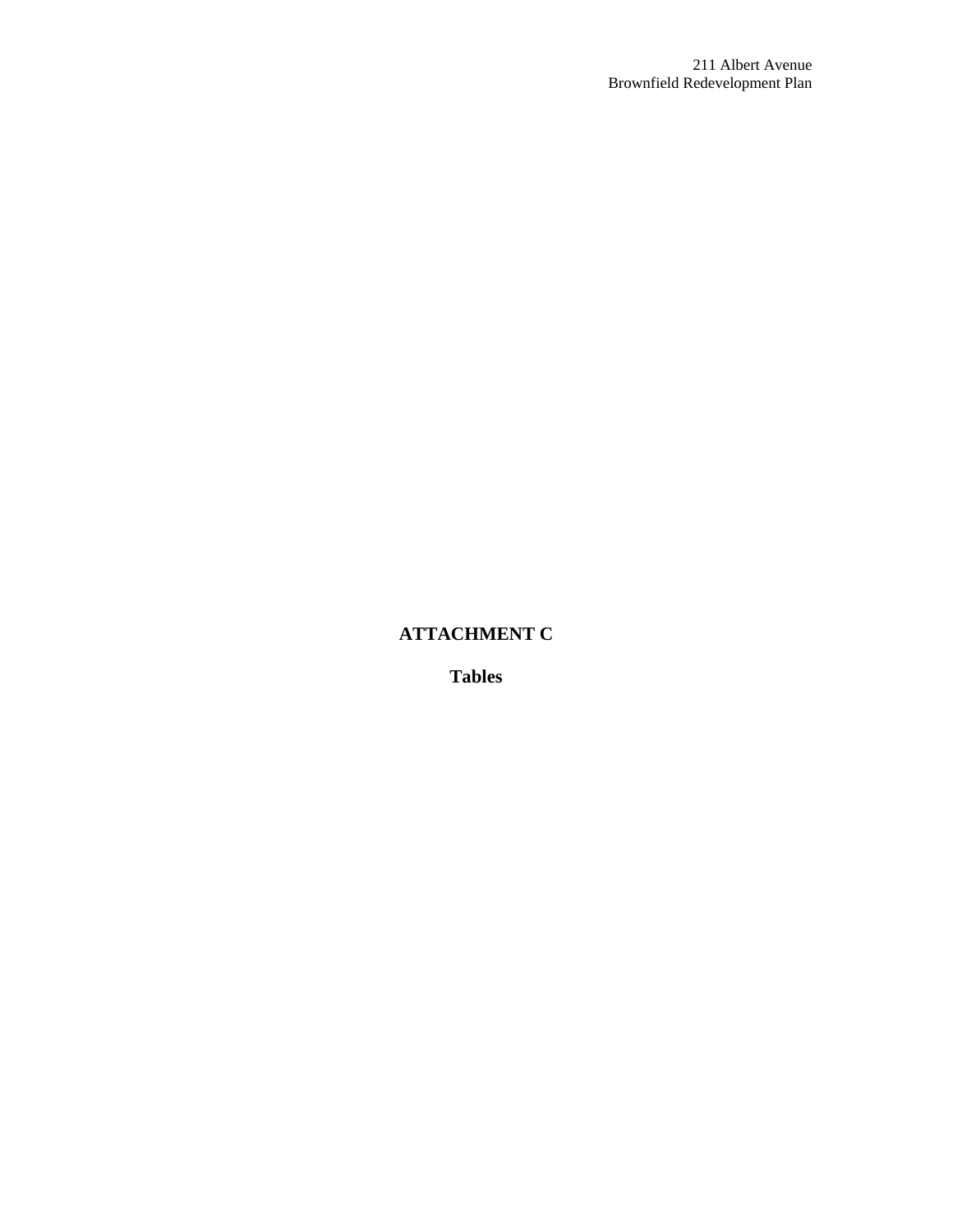**Table 1** 211 Albert Avenue, East Lansing, Michigan

| <b>TADIE 1- MEGA and MDNKE Engine ACUVIUES</b>                                                                                                                                                                                                                                                                                                                                                                                                                                                                                                                                                                                                                                                     |                                |                                                                              |                                                 |                                   |  |  |  |  |  |  |
|----------------------------------------------------------------------------------------------------------------------------------------------------------------------------------------------------------------------------------------------------------------------------------------------------------------------------------------------------------------------------------------------------------------------------------------------------------------------------------------------------------------------------------------------------------------------------------------------------------------------------------------------------------------------------------------------------|--------------------------------|------------------------------------------------------------------------------|-------------------------------------------------|-----------------------------------|--|--|--|--|--|--|
|                                                                                                                                                                                                                                                                                                                                                                                                                                                                                                                                                                                                                                                                                                    |                                |                                                                              |                                                 |                                   |  |  |  |  |  |  |
| Eligible Activities means 1 or more of the following: 1) Baseline environmental assessment activities (Phase I, Phase II, BEA), 2) Due Care Activities (Due Care Plan and its associated activities), 3) Additional response a<br>minimally required under the law), 4) Infrastructure improvements that directly benefit the property, 5) demolition of structures that is not a response activity (including interior demolition), 6) Lead or asbestos abateme<br>preparation that is not a response activity (removal of fill, site grading/grubbing, etc), 8) relocation of public buildings or operations for econ dev purposes, 9) costs of preparing a brownfield plan or workplan, 9) cost |                                |                                                                              |                                                 |                                   |  |  |  |  |  |  |
| <b>Item/Activity</b>                                                                                                                                                                                                                                                                                                                                                                                                                                                                                                                                                                                                                                                                               | <b>Total Estimated</b><br>Cost | <b>School and Local</b><br><b>MEGA Act 381</b><br><b>Eligible Activities</b> | <b>Local Only Eligible</b><br><b>Activities</b> | <b>Comments</b>                   |  |  |  |  |  |  |
| BEA Environmental Assessment Activities - No prior MDNRE or MEGA work plan approval necessary if costs are included in the Plan (even if incurred before Brownfield Plan approval)                                                                                                                                                                                                                                                                                                                                                                                                                                                                                                                 |                                |                                                                              |                                                 |                                   |  |  |  |  |  |  |
| Phase I                                                                                                                                                                                                                                                                                                                                                                                                                                                                                                                                                                                                                                                                                            | \$2,000                        |                                                                              |                                                 | covered under EPA Hazardous Grant |  |  |  |  |  |  |
| Phase II                                                                                                                                                                                                                                                                                                                                                                                                                                                                                                                                                                                                                                                                                           | \$7,640                        |                                                                              |                                                 | covered under EPA Hazardous Grant |  |  |  |  |  |  |
| <b>Section 7a Compliance Analysis (Due Care Plan)</b>                                                                                                                                                                                                                                                                                                                                                                                                                                                                                                                                                                                                                                              |                                |                                                                              |                                                 |                                   |  |  |  |  |  |  |
| Due Care Plan                                                                                                                                                                                                                                                                                                                                                                                                                                                                                                                                                                                                                                                                                      | \$5,000                        |                                                                              |                                                 | covered under EPA Hazardous Grant |  |  |  |  |  |  |
| <b>Preparation of Brownfield Plan and Act 381 Workplan</b>                                                                                                                                                                                                                                                                                                                                                                                                                                                                                                                                                                                                                                         |                                |                                                                              |                                                 |                                   |  |  |  |  |  |  |
| <b>Brownfield Plan</b>                                                                                                                                                                                                                                                                                                                                                                                                                                                                                                                                                                                                                                                                             | \$13,000                       | \$3,500                                                                      |                                                 | \$9,500 covered under EPA Grant   |  |  |  |  |  |  |
| MEGA Act 381 Work Plan                                                                                                                                                                                                                                                                                                                                                                                                                                                                                                                                                                                                                                                                             | \$8,000                        | \$1,000                                                                      |                                                 | \$7,000 covered under EPA Grant   |  |  |  |  |  |  |
| Additional Response Activities (Contaminated soil and groundwater removal, due care activities, etc.)                                                                                                                                                                                                                                                                                                                                                                                                                                                                                                                                                                                              |                                |                                                                              |                                                 |                                   |  |  |  |  |  |  |
| Dewatering and Disposal of groundwater if encountered during construction activities                                                                                                                                                                                                                                                                                                                                                                                                                                                                                                                                                                                                               | \$70,000                       |                                                                              | \$70,000                                        | Local Only                        |  |  |  |  |  |  |
| Lab/Analytical Data                                                                                                                                                                                                                                                                                                                                                                                                                                                                                                                                                                                                                                                                                | \$2,350                        |                                                                              | \$2,350                                         | Local Only                        |  |  |  |  |  |  |
| Field Oversight and Reporting                                                                                                                                                                                                                                                                                                                                                                                                                                                                                                                                                                                                                                                                      | \$2,500                        |                                                                              | \$2,500                                         | Local Only                        |  |  |  |  |  |  |
| Utility Gaskets and Wraps                                                                                                                                                                                                                                                                                                                                                                                                                                                                                                                                                                                                                                                                          | \$5,000                        |                                                                              | \$5,000                                         | Local Only                        |  |  |  |  |  |  |
| Public Infrastructure Improvements (Must be located on publicly owned and maintained or controlled (i.e., in a public ROW or easement)                                                                                                                                                                                                                                                                                                                                                                                                                                                                                                                                                             |                                |                                                                              |                                                 |                                   |  |  |  |  |  |  |
| Roads, curbs, sewers, sidewalks (see attachment for breakout)                                                                                                                                                                                                                                                                                                                                                                                                                                                                                                                                                                                                                                      | \$890,792                      | \$890,792                                                                    |                                                 | Incurred by City of EL            |  |  |  |  |  |  |
| <b>Utility Connection Fees</b>                                                                                                                                                                                                                                                                                                                                                                                                                                                                                                                                                                                                                                                                     | \$10,000                       |                                                                              | \$10,000.00                                     | Local Only                        |  |  |  |  |  |  |
| <b>Electrical Service</b>                                                                                                                                                                                                                                                                                                                                                                                                                                                                                                                                                                                                                                                                          | \$100,000                      | \$100,000                                                                    |                                                 | Incurred by Developer             |  |  |  |  |  |  |
| Lighting                                                                                                                                                                                                                                                                                                                                                                                                                                                                                                                                                                                                                                                                                           | \$3,600                        | \$3,600                                                                      |                                                 | Incurred by Developer             |  |  |  |  |  |  |
| <b>Electrical Service Relocation</b>                                                                                                                                                                                                                                                                                                                                                                                                                                                                                                                                                                                                                                                               | \$100,000                      | \$100,000                                                                    |                                                 | Incurred by Developer             |  |  |  |  |  |  |
| Publicly-Owned Parking Decks and Lots                                                                                                                                                                                                                                                                                                                                                                                                                                                                                                                                                                                                                                                              | \$175,000                      | \$175,000                                                                    |                                                 | Incurred by Developer             |  |  |  |  |  |  |
| Publicly-Owned Parking Decks and Lots                                                                                                                                                                                                                                                                                                                                                                                                                                                                                                                                                                                                                                                              | \$345,000                      | \$345,000                                                                    |                                                 | Incurred by City of EL            |  |  |  |  |  |  |
| <b>Asbestos Survey and Hazardous Mat Activities</b>                                                                                                                                                                                                                                                                                                                                                                                                                                                                                                                                                                                                                                                |                                |                                                                              |                                                 |                                   |  |  |  |  |  |  |
| Asbestos, Lead and Hazardous Material Survey                                                                                                                                                                                                                                                                                                                                                                                                                                                                                                                                                                                                                                                       | \$2,500                        |                                                                              |                                                 | covered under EPA Hazardous Grant |  |  |  |  |  |  |
| Asbestos, Lead, and Hazardous Materials Abatement                                                                                                                                                                                                                                                                                                                                                                                                                                                                                                                                                                                                                                                  | \$50,000                       | \$50,000                                                                     |                                                 |                                   |  |  |  |  |  |  |
| <b>Demolition</b>                                                                                                                                                                                                                                                                                                                                                                                                                                                                                                                                                                                                                                                                                  |                                |                                                                              |                                                 |                                   |  |  |  |  |  |  |
| Building Demolition-includes foundations, basements, debris removal and recycling, fill and compaction.                                                                                                                                                                                                                                                                                                                                                                                                                                                                                                                                                                                            | \$38,400                       | \$38,400                                                                     |                                                 |                                   |  |  |  |  |  |  |

#### **Table 1- MEGA and MDNRE Eligible Activities**

Г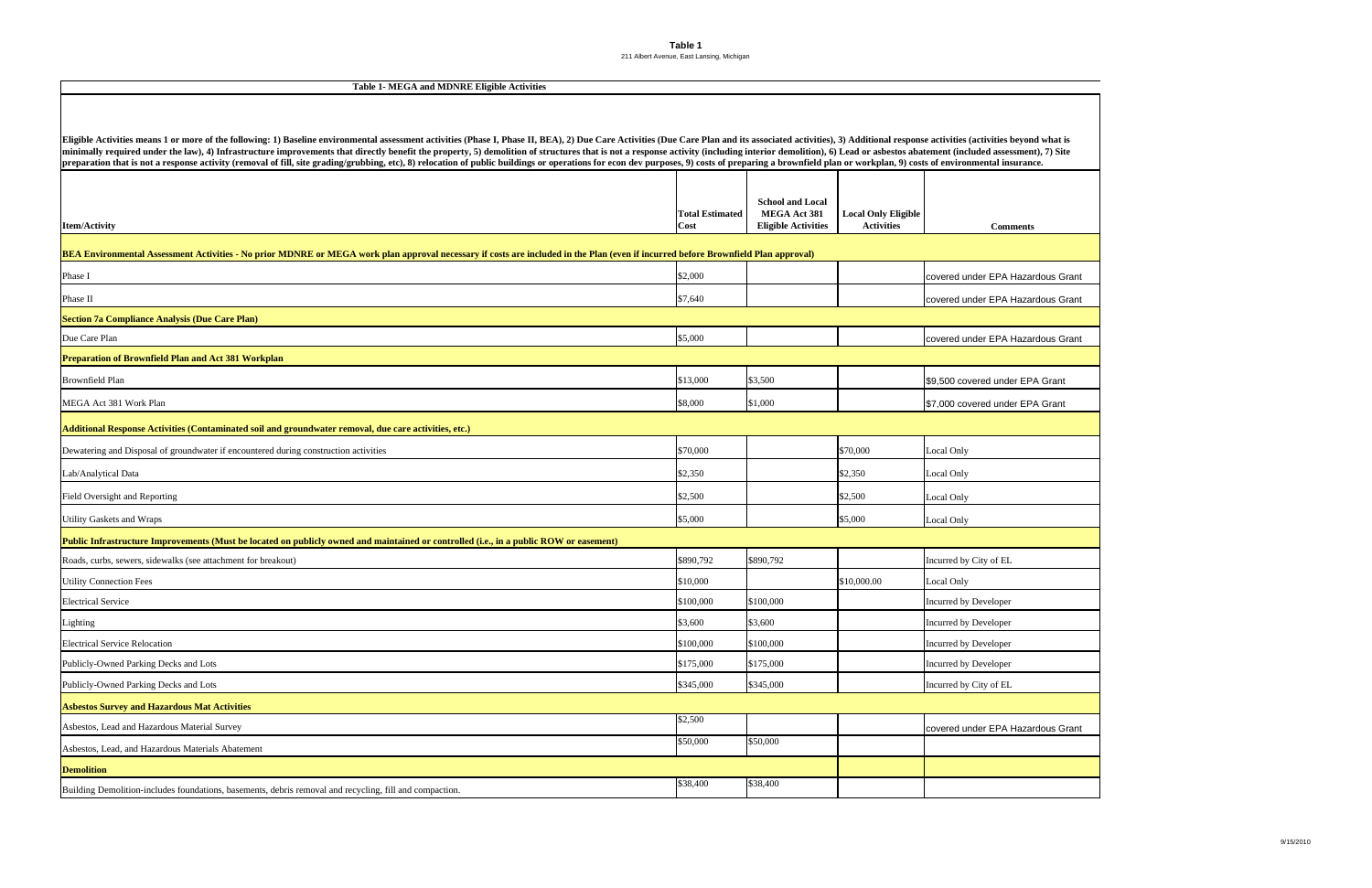**Table 1** 211 Albert Avenue, East Lansing, Michigan

| Site Demolition-includes removal of utilities, pavement or concrete, rail spurs, etc.                                                                                                                                                                                                                                                                                                                                                                                                                                                                              | \$12,000    | \$12,000    |           |                      |
|--------------------------------------------------------------------------------------------------------------------------------------------------------------------------------------------------------------------------------------------------------------------------------------------------------------------------------------------------------------------------------------------------------------------------------------------------------------------------------------------------------------------------------------------------------------------|-------------|-------------|-----------|----------------------|
| <b>Site Preparation</b>                                                                                                                                                                                                                                                                                                                                                                                                                                                                                                                                            |             |             |           |                      |
| Construction Staking Related to Infrastructure Improvements, Site Preparataion Activities, or Demoltion                                                                                                                                                                                                                                                                                                                                                                                                                                                            | \$8,000     | \$8,000     |           |                      |
| Civil Engineering                                                                                                                                                                                                                                                                                                                                                                                                                                                                                                                                                  | \$25,000    | \$25,000    |           |                      |
| Clearing & Grubbing--removal of organic matter including vegetative cover and topsoil to a depth sufficient to permit construction of the structure, utility, or road<br>Includes proper recycling, reuse, and/or disposal of cleared and grubbed matter                                                                                                                                                                                                                                                                                                           | \$4,000     | \$4,000     |           |                      |
| Temporary Construction Access and/or Roads                                                                                                                                                                                                                                                                                                                                                                                                                                                                                                                         | \$1,000     | \$1,000     |           |                      |
| Temporary Facility--structure or use permitted by local building codes to exist during periods of construction and site preparation.                                                                                                                                                                                                                                                                                                                                                                                                                               | \$3,600     | \$3,600     |           |                      |
| Temporary Traffic Control--road closure, signange, barricades, lgihts, guards or flaggers, as approved by governing authorities.                                                                                                                                                                                                                                                                                                                                                                                                                                   | \$7,500     | \$7,500     |           |                      |
| Temporary Erosion Control--onsite where construction activities do not include construction of a building, including structural, non-sturctural measures, vegetative<br>planting, or management practices (e.g., silt fencing, manhole treatment devices, silt traps, mulching, diversions, channel linings, grade stabilization, and bank<br>protection.                                                                                                                                                                                                          | \$1,500     | \$1,500     |           |                      |
| Temporary Site Control--to protect human health and/or project investment (e.g., security, fencing, lighting)                                                                                                                                                                                                                                                                                                                                                                                                                                                      | \$3,000     | \$3,000     |           |                      |
| Excavation for Unstable Material (Urban or Historic Fill)--only non-indigenous material that is a deterrent to redevelopment. Must be unstable in the opinion of<br>licensed Design Engineer with appropriate testing/data to support the opinion. Includes existing below-ground structures, construction debris, dredge spoils, and<br>demolition debris.                                                                                                                                                                                                        | \$50,000    | \$50,000    |           |                      |
| Fill--only where (1) the removal of Unstable Material has occurred; (2) an open excavation or void below grade has been created to remove the foundation or<br>basement of a building as part of eleigible demolition activities; or (3) any belwo grade void created as a result of any eligible Geotechnical Engineering task.<br>Includes cost of fill and placement and compaction. Shall be performed by any reasonable method approved by the licensed Design Engineer to achieve the<br>required soil strength.                                             | \$25,000    | \$25,000    |           |                      |
| Compaction & Sub-base Preparation (related to Eligible Activities)--only allowed upon demonstration that this work is required on-site as a result of Excavation for<br>Unstable Material, Foundation Work to Address Special Soil Concerns, or Relcation of Existing Utilities. Must be approved by the licensed Design Engineer.                                                                                                                                                                                                                                 | \$275,000   |             |           | \$275,000 Local Only |
| Alternative Green Stormwater Management Practices--only in downtown areas where an increase in urban density is desired. Only cost gap between the cost of<br>constructing a standard stormwater amnagement system for the project on a similar Greenfield site and the selcted Brownfield site with Green stormwater<br>management practices. Only Green stormwater management practices that encourage infiltration, reuse, or evapotranspiration. Must include opinion of a licensed<br>Design Engineer. May include basins, trenches, rain gardens, or swales. | \$50,000    | \$50,000    |           |                      |
| Temporary Sheeting/Shoring--to address special soil concerns during construction of open cut trenches for utility work or foundation work as required by any<br>governing laws or ordinances and as mayb be necessary to protect life, property, or the work. During eligible Demolition Activities, may be allowed to protect<br>adjacent buildings, roads, or utilities.                                                                                                                                                                                         | \$20,000    | \$20,000    |           |                      |
| Soft Costs--so long as they are directly associated with Site Preparation activities (including engineering and design), legal and professional fees and costs.                                                                                                                                                                                                                                                                                                                                                                                                    | \$25,000    | \$25,000    |           |                      |
| <b>Application Fees</b>                                                                                                                                                                                                                                                                                                                                                                                                                                                                                                                                            |             |             |           |                      |
| <b>MEGA</b> Fee                                                                                                                                                                                                                                                                                                                                                                                                                                                                                                                                                    | \$1,000     | \$1,000     |           |                      |
| <b>Project Sub Totals</b>                                                                                                                                                                                                                                                                                                                                                                                                                                                                                                                                          | \$2,308,742 | \$1,943,892 | \$364,850 |                      |
| 15% Contingency on Eligible Activities                                                                                                                                                                                                                                                                                                                                                                                                                                                                                                                             | \$345,486   | \$290,759   | \$54,728  |                      |
| <b>BRA Administrative Fees</b>                                                                                                                                                                                                                                                                                                                                                                                                                                                                                                                                     | \$270,000   |             | \$270,000 |                      |
| <b>Interest</b>                                                                                                                                                                                                                                                                                                                                                                                                                                                                                                                                                    | \$1,429,519 | \$1,217,080 | \$212,439 |                      |
| Total Cost of Eligible Activities to be Funded through TIF (includes East Lansing admin. fees and LSRRF)                                                                                                                                                                                                                                                                                                                                                                                                                                                           | \$4,353,747 | \$3,451,730 | \$902,017 |                      |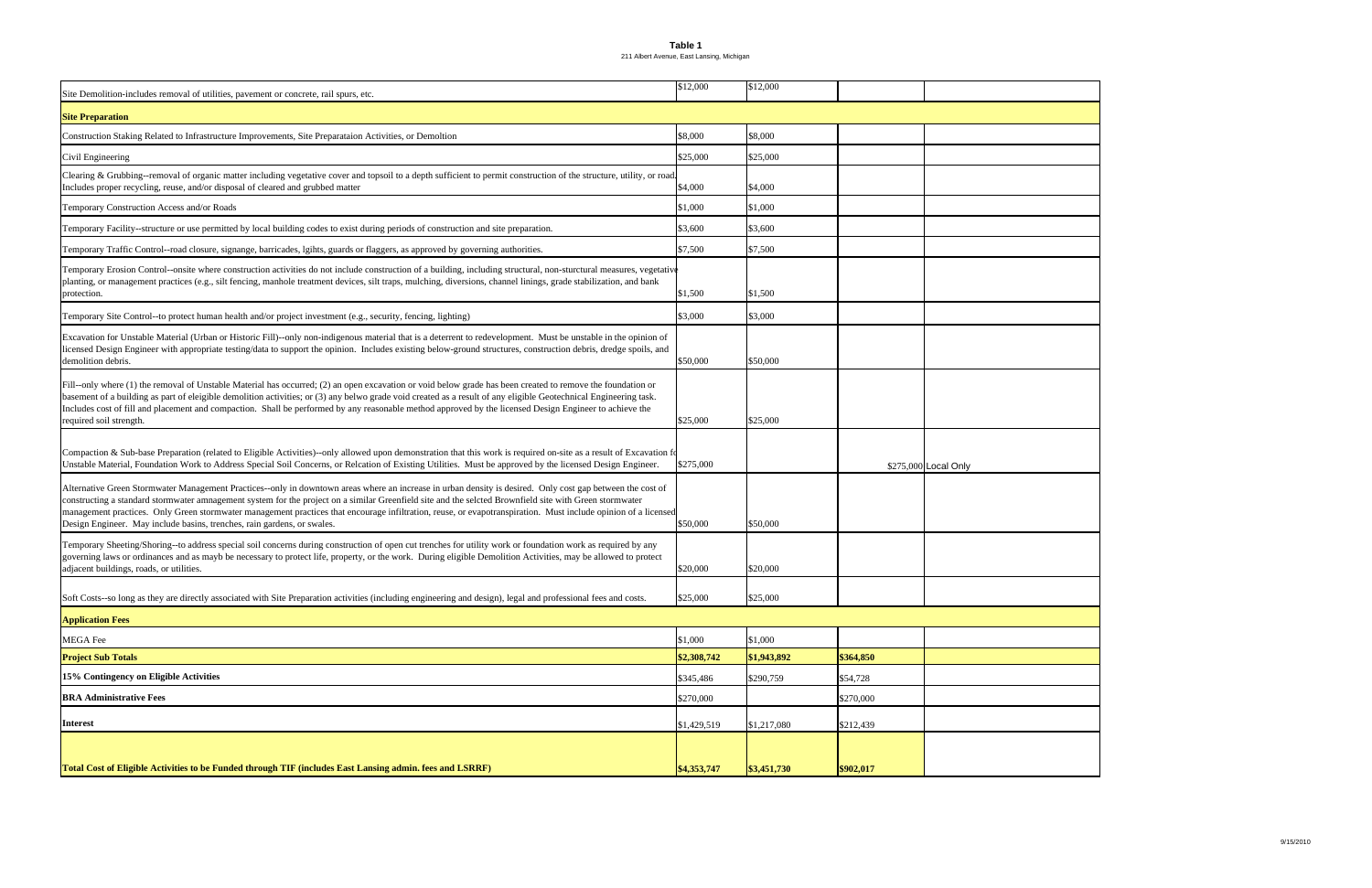**Tax Increment Financing Estimates Table 2** 211 Albert Avenue East Lansing, Michigan

|                                                                                                        |                   | 2010 |           | 2011               |          | 2012                                 | 2013                   |              | 2014                     | 2015                         |                                   | 2016                      |             | 2017                            | 2018 |                                      | 2019                                     | 2020                   |              | 2021                                     | 2022                            | 2023                        |           | 2024                         |              | 2025                   |
|--------------------------------------------------------------------------------------------------------|-------------------|------|-----------|--------------------|----------|--------------------------------------|------------------------|--------------|--------------------------|------------------------------|-----------------------------------|---------------------------|-------------|---------------------------------|------|--------------------------------------|------------------------------------------|------------------------|--------------|------------------------------------------|---------------------------------|-----------------------------|-----------|------------------------------|--------------|------------------------|
| Land and Real Property Taxable Value*                                                                  |                   | S.   |           | 155,040 \$ 155,040 |          | 155,040<br>- 95                      | 155,040                | - \$         | 155,040                  | - \$                         | 155,040<br>- 56                   | 155,040                   | - \$        | 155,040<br>- 85                 |      | 155,040<br>-SS                       | 155,040                                  | 155,040                | - \$         | 155,040 \$                               | 155,040<br>- \$                 | 155,040 \$                  |           | 155,040                      | - 95         | 155,040                |
| Comm. Tax Increment Value (increase of 2%)<br>Incremental Difference (New Taxes-Existing)              |                   |      |           |                    | -SG      | 1.100.000<br>- \$<br>944,960<br>- \$ | 2.200.000<br>2,044,960 | - \$         | \$2,244,000<br>2,088,960 | \$ 2,288,880<br>\$ 2,133,840 | - \$<br>- \$                      | 2,334,658<br>2,179,618 \$ | - \$        | 2,381,351<br>2,226,311 \$       | \$   | 2,428,978<br>\$<br>2,273,938<br>- \$ | 2,477,557<br>- \$<br>2,322,517<br>- \$   | 2,527,108<br>2,372,068 | - \$<br>- \$ | 2,577,651<br>\$<br>2,422,611<br><b>S</b> | 2,629,204<br>2,474,164          | \$2,681,788<br>\$ 2,526,748 |           | \$ 2,735,423<br>\$ 2,580,383 | - \$<br>- \$ | 2,790,132<br>2,635,092 |
| <b>School Taxes - Millage</b>                                                                          |                   |      |           |                    |          |                                      |                        |              |                          |                              |                                   |                           |             |                                 |      |                                      |                                          |                        |              |                                          |                                 |                             |           |                              |              |                        |
| School Operating**                                                                                     | 17.2378           |      |           |                    |          | 16,289<br>- 35                       | 35.251                 | - S          | 36.009                   | - \$                         | 36.783<br>- 96                    | 37.572                    | - \$        | 38.377<br>- \$                  |      | 39.198<br>- S                        | 40.035<br>- \$                           | 40.889                 | - 95         | 41,760<br>- 95                           | 42.649<br>- \$                  | 43.556                      | - \$      | 44.480                       |              | 45,423                 |
| School Supplemental<br><b>SET</b>                                                                      | 0.7622<br>6.0000  |      |           |                    | £.<br>\$ | 720<br>- S<br>5.670<br>- SS          | 1,559<br>$12,270$ \$   | - \$         | 1,592<br>12,534          | - \$<br>- \$                 | 1,626<br>12,803<br>- S            | 1,661<br>13,078 \$        | -\$         | 1,697<br>\$<br>13,358 \$        |      | 1,733<br>- \$<br>13,644 \$           | 1,770<br>- \$<br>13,935 \$               | 1,808<br>14,232 \$     | - \$         | 1,847<br>- \$<br>14,536<br>- S           | 1,886<br>14,845<br>- \$         | 1,926<br>-\$<br>15,160      | -S<br>- S | 1,967<br>15,482              | - \$         | 2,008<br>15,811        |
| <b>Total School Taxes</b>                                                                              | 24.0000           |      |           |                    |          |                                      |                        |              |                          |                              |                                   |                           |             |                                 |      |                                      |                                          |                        |              |                                          |                                 |                             |           |                              |              |                        |
| <b>Local Taxes - Millage</b>                                                                           |                   |      |           |                    |          |                                      |                        |              |                          |                              |                                   |                           |             |                                 |      |                                      |                                          |                        |              |                                          |                                 |                             |           |                              |              |                        |
| City Operating*<br>City Solid Waste**                                                                  | 17.1112<br>1.5088 |      |           |                    |          | 16,169<br>1,426                      | 34,992<br>3,085        |              | 35,745<br>3,152          | - \$<br>- \$                 | 36,513<br>3,220                   | 37,296<br>3,289           | - \$        | 38,095<br>-S<br>3,359           | Ŝ.   | 38,910<br>3,431<br>- \$              | 39,741<br>- \$<br>3,504<br>- \$          | 40,589<br>3,579        | -96          | 41,454<br>3,655<br>. የ                   | 42,336<br>3,733                 | 43,236<br>3,812<br>- \$     | - \$      | 44,153<br>3,893              |              | 45,090<br>3,976        |
| Lansing Community College**                                                                            | 3.8072            |      |           |                    |          | 3.598                                | 7.786                  |              | 7,953                    | - \$                         | 8,124                             | 8,298                     | - \$        | 8.476                           | £.   | 8.657<br>- 96                        | 8,842<br>- \$                            | 9.031<br>449           | - 95         | 9,223                                    | 9.420                           | 9,620<br>- \$<br>479        |           | 9,824                        |              | 10,032                 |
| <b>ISD Operating</b><br><b>ISD Special Ed</b>                                                          | 0.1894<br>4.5062  |      |           |                    |          | 179<br>4,258                         | 387<br>9,215           |              | 396<br>9,413             | Ж                            | 404<br>9,616                      | 413<br>9,822              | - 96        | 422<br>- \$<br>10,032<br>- 5    |      | 431<br>- SS<br>10,247                | 440<br>10,466                            | 10,689                 |              | 459<br>10,917                            | 469<br>11,149                   | 11,386                      |           | 489<br>11,628                |              | 499<br>11,874          |
| <b>ISD Vocational</b>                                                                                  | 1.2925            |      |           |                    |          | 1.221                                | 2.643                  |              | 2.700                    |                              | 2.758                             | 2.817                     |             | 2.878<br>-9                     |      | 2.939                                | 3.002                                    | 3.066                  |              | 3.131                                    | 3.198                           | 3.266                       |           | 3.335                        |              | 3.406                  |
| County Operating JULY**<br>County Operating DECEMBER**                                                 | 6.3742<br>3.1689  |      |           |                    | - 35     | 6,023<br>2.994                       | 13,035<br>6.480        |              | 13,315<br>6,620          | - \$<br>- \$                 | 13,602<br>6,762                   | 13,893<br>6,907           | - \$<br>- S | 14,191<br>- \$<br>7,055<br>- \$ |      | 14,495<br>- SS<br>7,206<br>- \$      | 14,804<br>- S<br>7,360<br>- \$           | 15,120<br>$7,517$ \$   | S            | 15,442<br>7,677                          | 15,771<br>- \$<br>7.840<br>- SS | 16,106<br>8,007             |           | 16,448<br>8,177              |              | 16,797<br>8,350        |
| <b>CATA DECEMBER**</b>                                                                                 | 2.9708            |      |           |                    | -S       | 2,807                                | 6,075                  | - \$         | 6,206                    | - \$                         | 6,339                             | 6,475                     |             | 6.614<br>- \$                   |      | 6,755<br>- \$                        | 6,900<br>- S                             | $7,047$ \$             |              | 7,197 \$                                 | 7,350<br>- \$                   | 7,506                       |           | 7,666                        |              | 7,828                  |
| <b>Total Local Taxes (capturable)</b>                                                                  | 40.9292           |      |           |                    |          |                                      |                        |              |                          |                              |                                   |                           |             |                                 |      |                                      |                                          |                        |              |                                          |                                 |                             |           |                              |              |                        |
| Debt Millages (not capturable)                                                                         |                   |      |           |                    |          |                                      |                        |              |                          |                              |                                   |                           |             |                                 |      |                                      |                                          |                        |              |                                          |                                 |                             |           |                              |              |                        |
| <b>City Debt</b>                                                                                       | 1.1800            |      |           |                    |          | 1,115                                | 2,413                  |              | 2,465                    |                              | 2,518                             | $2,572$ \$                |             | 2,627                           |      | 2,683                                | 2,741                                    | $2,799$ \$             |              | 2,859                                    | 2,920                           | 2,982                       |           | 3,045                        |              | 3,109                  |
| Schools Building & Site<br><b>Schools Debt</b>                                                         | 1.2860<br>7.0000  |      |           |                    |          | 1,215<br>6.615                       | 2,630<br>$14,315$ \$   |              | 2,686<br>14.623          |                              | 2,744<br>14,937                   | 2,803<br>15,257           | - S         | 2,863<br>15,584                 |      | 2,924<br>15,918                      | 2,987<br>16,258<br>- S                   | 3,050<br>16,604 \$     |              | 3,115<br>16,958                          | 3,182<br>17,319<br>- S          | 3,249<br>17,687             |           | 3,318<br>18,063              |              | 3,389<br>18,446        |
| <b>Total Debt Millages (not capturable)</b>                                                            | 9.4660            |      |           |                    |          |                                      |                        |              |                          |                              |                                   |                           |             |                                 |      |                                      |                                          |                        |              |                                          |                                 |                             |           |                              |              |                        |
|                                                                                                        |                   |      |           |                    |          |                                      |                        |              |                          |                              |                                   |                           |             |                                 |      |                                      |                                          |                        |              |                                          |                                 |                             |           |                              |              |                        |
| <b>Total School Yearly Incremental Taxes</b>                                                           |                   |      |           |                    |          | 22,679                               | 49,079 \$              |              | 50,135                   |                              | 51,212 \$                         | 52,311                    |             | 53,431                          |      | 54,575                               | 55,740                                   | 56,930                 |              | 58,143                                   | 59,380                          | 60.642                      |           | 61,929                       |              | 63.242                 |
| <b>Total Non-School Yearly Incremental Taxes</b><br><b>Administrative Fee Captured by BRA</b>          |                   |      |           |                    |          | 38,676<br>- 93<br>10,000             | 83,699<br>10,000       |              | 85,499<br>10,000         | - \$                         | 87,336<br>- \$<br>10,000          | 89,210 \$<br>10,000       |             | $91,121$ \$<br>10,000<br>- \$   |      | 93,070 \$<br>10,000<br>- \$          | 95,059<br><b>S</b><br>10,000<br><b>S</b> | 97,087 \$<br>10,000 \$ |              | 99,156<br>- \$<br>10,000                 | 101,266<br>10,000               | 103,418<br>10,000           | - \$      | 105,613<br>10,000            | - \$         | 107,852<br>10,000      |
| <b>Total Local Yearly Incremental Taxes Available for Capture</b>                                      |                   |      |           |                    |          | 28,676                               | 73,699                 |              | 75,499                   |                              | 77,336                            | 79,210                    |             | 81,121<br>- 95                  |      | 83,070<br>- \$                       | 85,059<br>- \$                           | 87,087                 | - 95         | 89,156                                   | 91,266                          | 93,418                      |           | 95,613                       | - \$         | 97,852                 |
| <b>Total Combined Yearly Incremental Taxes for Capture</b>                                             |                   |      |           |                    |          | 51,355                               | 122,778                |              | 125,635 \$               |                              | 128,549                           | 131,521                   |             | 134,553                         |      | 137,645                              | 140,799                                  | 144,017                |              | 147,298                                  | 150,645                         | 154,060                     |           | 157,542                      |              | 161,094                |
| <b>MEGA Non-Environmental Expenses (incurred by Developer)</b><br><b>School Taxes</b>                  |                   |      |           |                    |          | 22.679<br>- 86                       | 49,079                 |              | 50,135                   | - \$                         | 51.212<br>- S                     | 52,311                    | - \$        | 53.431<br>- \$                  |      | 54.575 \$                            | 55.740<br>- \$                           | 17,261                 |              |                                          |                                 |                             |           |                              |              |                        |
| <b>Local Taxes</b>                                                                                     |                   |      |           |                    |          | 28.676<br>- SS                       | 73,699                 | ዳ            | 75.499                   | -S                           | 77,336                            | 79,210                    | - \$        | 81.121                          | \$   | 83,070<br>- \$                       | 85,059<br>- \$                           | 26,405                 |              |                                          |                                 |                             |           |                              |              |                        |
| Unreimbursed Non-Environmental Expenses                                                                |                   | \$.  | 865,549   |                    |          | 814.194<br>- S                       | 691.416                | \$.          | 565,782                  | -SS                          | 437,233<br>\$.                    | 305,713                   | - \$        | 171,160                         | - \$ | 33,515<br>- \$                       |                                          |                        |              |                                          |                                 |                             |           |                              |              |                        |
| Simple Interest (5% on outstanding Eligible Activities<br>Cumulative Interest (reimbursed on back end) |                   |      |           |                    |          | 40.710<br>- \$<br>40.710<br>- \$     | 34.571<br>75,281       | - \$<br>- \$ | 28,289<br>103,570 \$     | -\$                          | 21.862<br>- \$<br>125,431<br>- \$ | 15,286<br>140,717 \$      | -\$         | 8.558<br>149,275 \$             | - \$ | 1.676<br>- \$<br>150.951<br>- \$     | 43.666<br>- 95                           |                        |              |                                          |                                 |                             |           |                              |              |                        |
|                                                                                                        |                   |      |           |                    |          |                                      |                        |              |                          |                              |                                   |                           |             |                                 |      |                                      |                                          |                        |              |                                          |                                 |                             |           |                              |              |                        |
| <b>Local-Only Activities (incurred by Developer)</b><br><b>Local Taxes</b>                             |                   |      |           |                    |          |                                      |                        |              |                          |                              |                                   |                           |             |                                 |      |                                      | \$                                       | 60,682                 | - 95         | 89,156<br>- \$                           | 91,266<br>- 56                  | 93,418                      | - \$      | 95,613                       | - 35         | 97,852                 |
| <b>Unreimbursed Local-Only Activities</b>                                                              |                   |      | 419,578   |                    |          | 19,578<br>- \$                       | 419,578                | - \$         | 419,578                  | - \$                         | 419.578<br>- \$                   | 419,578                   | - \$        | 419,578<br>-S                   |      | \$<br>419,578                        | 419,578<br>- \$                          | 358,896                | - \$         | 269,740<br>\$                            | 178,475<br>- \$                 | 85,057                      | -\$       |                              |              |                        |
| Simple Interest (5% on outstanding Eligible Activities                                                 |                   |      |           |                    |          | 20,979<br>-\$                        | 20,979                 | \$           | 20,979                   | -\$                          | 20,979<br>- \$                    | 20,979                    | -\$         | 20,979                          | - \$ | 20,979<br>- \$                       | 20,979<br>- \$                           | 17,945                 | - \$         | 13,487<br>-\$                            | 8,924<br>- \$                   | 4,253                       | \$        | $\sim$                       |              |                        |
| Cumulative Interest (reimbursed on back end)                                                           |                   |      |           |                    |          | 20.979<br>- \$                       | 41.958                 | - \$         | 62.937                   | - \$                         | 83,916<br>- \$                    | 104,894                   | - \$        | 125,873 \$                      |      | 146,852 \$                           | 167,831<br>- \$                          | 185,776 \$             |              | 199,263 \$                               | 208,187 \$                      | 212,439                     | - \$      | 201,883                      |              | 104,03'                |
| MEGA Non-Environmental Expenses ( City of E. Lansing)<br><b>School Taxes</b>                           |                   |      |           |                    |          |                                      |                        |              |                          |                              |                                   |                           |             |                                 |      |                                      | -S                                       | 39.668                 | - 96         | 58,143<br>- S                            | 59,380<br>- \$                  | 60,642                      | - S       | 61,929                       | - \$         | 63,242                 |
| <b>Local Taxes</b>                                                                                     |                   |      |           |                    |          |                                      |                        |              |                          |                              |                                   |                           |             |                                 |      |                                      |                                          |                        |              |                                          |                                 |                             |           |                              |              |                        |
| Unreimbursed Non-Environmental Expenses                                                                |                   |      | 1,369,101 |                    | S.       | 1.369.101                            | 1,369,101              |              | 1,369,101                |                              | 1,369,101                         | 1,369,101                 | - \$        | 1,369,101                       | - SI | 1,369,101<br>S.                      | 1,369,101<br>- \$                        | 1,329,433              | - \$         | 1,271,290<br>S.                          | 1.211.910                       | 1,151,268<br>- \$           |           | 1.089.339                    | S.           | 1,026,097              |
| Simple Interest (5% on outstanding Eligible Activities                                                 |                   |      |           |                    |          | 68,455<br>- \$                       | 68,455                 | - \$         | 68,455                   | \$                           | 68,455<br>- \$                    | 68,455                    | -\$         | 68,455                          | - \$ | 68,455<br>- \$                       | 68,455<br>-\$                            | 66,472                 | - \$         | 63,565<br>- \$                           | 60,596                          | -\$<br>57,563               | \$        | 54,467                       |              | 51,305                 |
| Cumulative Interest (reimbursed on back end)                                                           |                   |      |           |                    |          | 68.455<br>- \$                       | 136.910                | - SS         | 205,365 \$               |                              | 273,820<br>- \$                   | 342,275 \$                |             | 410.730 \$                      |      | 479,185 \$                           | 547.640 \$                               | 614,112 \$             |              | 677.677 \$                               | 738.272 \$                      | 795,836                     | - S       | 850.303                      | -SS          | 901.607                |
|                                                                                                        |                   |      |           |                    |          |                                      |                        |              |                          |                              |                                   |                           |             |                                 |      |                                      |                                          |                        |              |                                          |                                 |                             |           |                              |              |                        |

**ERLESS**<br>22725 Orchard Lake Road - Farmington, MI 48336 - Phone: 248-615-1333 - Fax: 248-615-1334

\*The base value of the Property includes Land and Real Property only no personal property was included \*\* Non-Homestead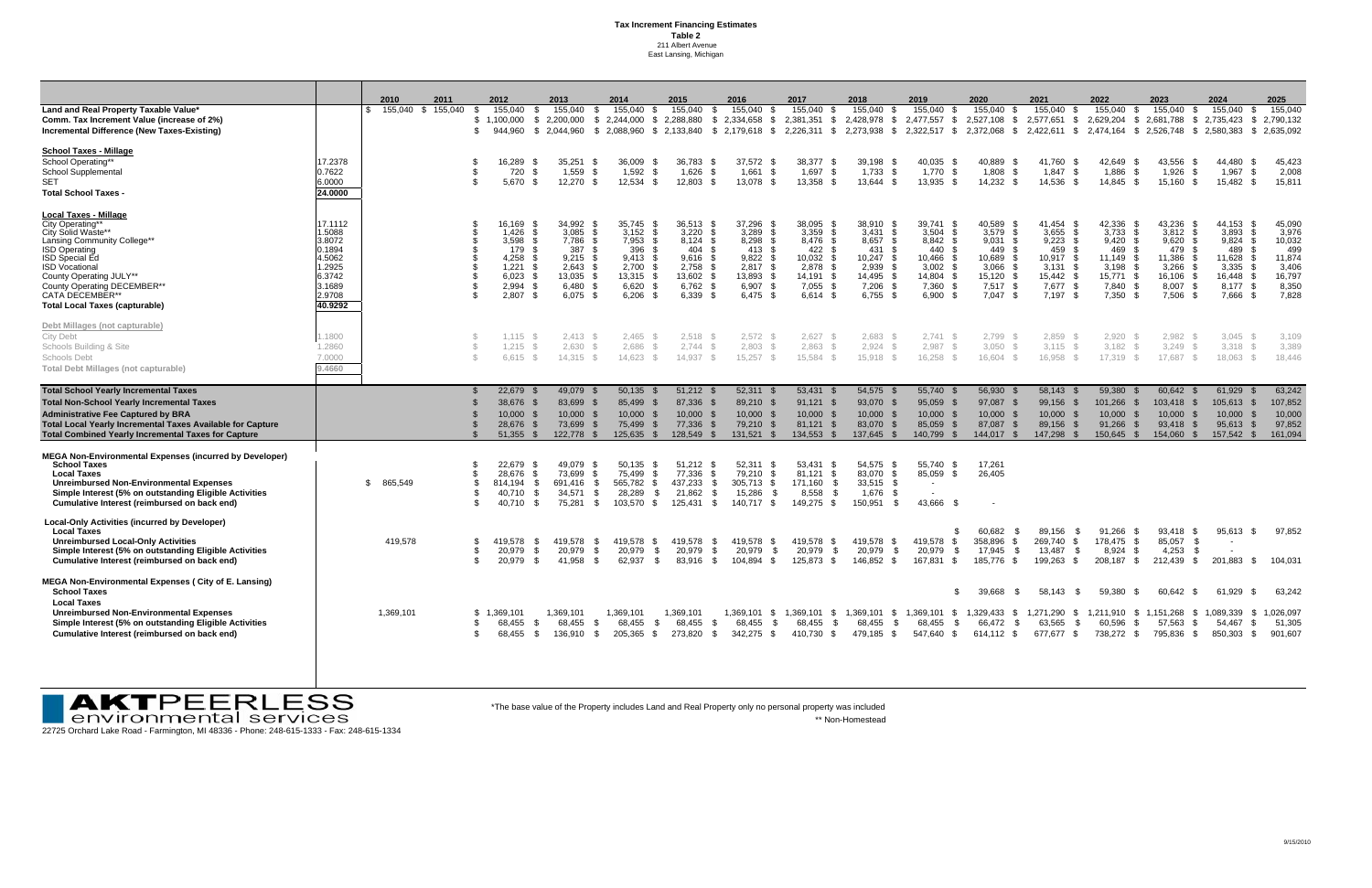**Tax Increment Financing Estimates Table 2** 211 Albert Avenue East Lansing, Michigan

| -SS                               | 2026<br>155,040                                                              | 2027<br>155,040<br>- \$                                                                                                                    | 2028<br>155,040<br>- \$              | S.                                                                                                                 | 2029<br>155,040 \$                                                                                                        | 2030<br>155,040                                                           | 2031<br>- \$ | 155,040<br>-SS                                                                                                    | 2032<br>155,040<br>- \$                                                                                                                                                                                                                                                                                              | 2033<br>155,040                                                        | 2034<br>155,040<br>- \$                                         | S.                                                          | 2035<br>155,040<br>- \$                                                                                                                | 2036<br>155,040<br>- S                                                     | 2037<br>155,040                                                                          | 2038<br>155,040<br>S.                                                                                                                                      |                  |                                                                           |                                                                                                                                                                                                                                                                                |                                                                                 |
|-----------------------------------|------------------------------------------------------------------------------|--------------------------------------------------------------------------------------------------------------------------------------------|--------------------------------------|--------------------------------------------------------------------------------------------------------------------|---------------------------------------------------------------------------------------------------------------------------|---------------------------------------------------------------------------|--------------|-------------------------------------------------------------------------------------------------------------------|----------------------------------------------------------------------------------------------------------------------------------------------------------------------------------------------------------------------------------------------------------------------------------------------------------------------|------------------------------------------------------------------------|-----------------------------------------------------------------|-------------------------------------------------------------|----------------------------------------------------------------------------------------------------------------------------------------|----------------------------------------------------------------------------|------------------------------------------------------------------------------------------|------------------------------------------------------------------------------------------------------------------------------------------------------------|------------------|---------------------------------------------------------------------------|--------------------------------------------------------------------------------------------------------------------------------------------------------------------------------------------------------------------------------------------------------------------------------|---------------------------------------------------------------------------------|
|                                   | \$2,845,935                                                                  | \$ 2,902,853                                                                                                                               | - \$                                 |                                                                                                                    | 2,960,910 \$ 3,020,129 \$ 3,080,531                                                                                       |                                                                           |              |                                                                                                                   | \$ 3,142,142 \$ 3,204,985<br>\$ 2,690,895 \$ 2,747,813 \$ 2,805,870 \$ 2,865,089 \$ 2,925,491 \$ 2,987,102 \$ 3,049,945 \$ 3,114,044 \$ 3,179,426 \$ 3,246,115 \$ 3,314,138 \$ 3,383,522 \$ 3,454,293                                                                                                                | \$ 3,269,084                                                           | - \$<br>3,334,466                                               |                                                             | $$3,401,155$ $$3,469,178$ $$$                                                                                                          |                                                                            | 3,538,562 \$ 3,609,333                                                                   |                                                                                                                                                            |                  |                                                                           | Description of Eligible Activities (see Table 1 for a detailed<br>1. Preparation of Brownfield Plan                                                                                                                                                                            | <b>Estimated Cost</b><br>3,500                                                  |
| S<br>S<br>\$                      | 46,385<br>2,051<br>16,145 \$                                                 | 47,366<br>- \$<br>- \$<br>2,094<br>16,487                                                                                                  | - \$<br>- \$<br>- \$                 | 48,367 \$<br>2,139<br>- \$<br>16,835 \$                                                                            | 49,388 \$<br>$2,184$ \$<br>17,191 \$                                                                                      | 50,429 \$<br>2,230<br>17,553 \$                                           | - \$         | $51,491$ \$<br>$2,277$ \$<br>17,923 \$                                                                            | 52,574 \$<br>$2,325$ \$<br>18,300 \$                                                                                                                                                                                                                                                                                 | 53,679 \$<br>$2,374$ \$<br>18,684 \$                                   | 54,806                                                          | - \$<br>$2,423$ \$<br>19,077 \$                             | 55,956 \$<br>$2,474$ \$<br>19,477 \$                                                                                                   | 57,128<br>- \$<br>2,526<br>- \$<br>19,885 \$                               | 58,324 \$<br>2,579 \$<br>$20,301$ \$                                                     | 2,633<br>20,726                                                                                                                                            | l \$             | 425,939<br>\$ 1,703,758                                                   | 2. Preparation of Act 381 Work Plan<br>3. Additional Response Activities<br>59,544 \$ 1,223,710 4. Public Infrastructure Improvements<br>54,109 5. Lead and Asbestos Abatement<br>6. Demolition<br>7. Site Preparation<br>3. MEGA Application Fee<br>9. 15 Percent Contingency | 1,000<br>79,850<br>1,624,392<br>50,000<br>50,400<br>498,600<br>1,000<br>345,486 |
| \$<br>S.<br>S.<br>SS.<br>\$<br>\$ | 46,044<br>4,060<br>10,245<br>510<br>12,126 \$<br>3,478<br>17,152 \$<br>8,527 | 47,018<br>- 5<br>4,146<br>- \$<br>10,461<br>- \$<br>520<br>12,382<br>3,552<br>17,515<br>8,708<br>- \$                                      | - \$<br>- 35                         | 48,012<br>- \$<br>S.<br>4,233<br>10,683 \$<br>531<br>-S<br>12,644 \$<br>3,627<br>-\$<br>17,885<br>- \$<br>8,892 \$ | 49,025<br>- \$<br>4,323<br>- \$<br>10,908 \$<br>543<br>- 35<br>12,911 \$<br>3,703<br>- \$<br>18,263<br>- \$<br>$9,079$ \$ | 50,059<br>4,414<br>11,138<br>554<br>13,183 \$<br>3,781<br>18,648<br>9,271 |              | 51,113<br>- \$<br>4,507<br>\$<br>11,372 \$<br>566<br>\$.<br>13,460 \$<br>3,861<br>- \$<br>19,040 \$<br>$9,466$ \$ | 52,188<br>- \$<br>4,602<br>- \$<br>$11,612$ \$<br>578<br>- S<br>13,744<br>- \$<br>3,942<br>19,441<br>- \$<br>$9,665$ \$                                                                                                                                                                                              | 53,285<br>4,698<br>11,856<br>590<br>14,033<br>4,025<br>19,850<br>9,868 | 54,404<br>4,797<br>$12,105$ \$<br>602<br>4,109<br>20,266        | - \$<br>\$<br>- \$<br>14,327 \$<br>-\$<br>- \$<br>10,075 \$ | 55,545<br>- \$<br>4,898<br>- \$<br>12,359<br>- \$<br>615<br>- S<br>14,628<br>- \$<br>4,196<br>- \$<br>20,691<br>- \$<br>10,287<br>- \$ | 56,709<br>5,000<br>12,618<br>628<br>14,934 \$<br>4,284<br>21,125<br>10,502 | 57,896<br>5,105<br>12,882 \$<br>641<br>15,247 \$<br>$4,373$ \$<br>21,567 \$<br>10,722 \$ | - 5<br>\$<br>5,212<br>$\begin{array}{ c c c }\n 13,151 & \text{\$} \\ 654 & \text{\$} \\ \end{array}$<br>-S<br>15,566 \$<br>4,465<br>22,018<br>$10,946$ \$ | l S<br>l \$      | 91,754<br>452,504<br>224,960                                              | 59,107 \ \$ 1,214,723 Other Activities to Be Funded by TIF Capture<br>107,110 10. Interest<br>270,273 11. Authority<br>13,445 12. LSRRF<br>319,895 Total Activities to be funded by TIF<br><b>Tax Increment Financing (Estimated Reimbursements)</b>                           | 1,429,519<br>270,000<br>4,353,747                                               |
| \$                                | 7,994                                                                        | $8,163$ \$<br>- \$                                                                                                                         |                                      | 8,336 \$                                                                                                           | $8,512$ \$                                                                                                                | 8,691                                                                     | - \$         | 8,874 \$                                                                                                          | 9,061<br>- \$                                                                                                                                                                                                                                                                                                        | 9,251                                                                  | - \$                                                            | $9,445$ \$                                                  | 9,644<br>- \$                                                                                                                          | $9,846$ \$                                                                 | $10,052$ \$                                                                              | 10,262                                                                                                                                                     | l Si             |                                                                           | 210,897 Developer/City of E. Lansing Reimbursement<br>\$ 2,905,560 Authority Administrative Costs<br><b>Revolving Fund</b>                                                                                                                                                     | 4,083,747<br>\$270,000<br>\$0                                                   |
|                                   | $3,175$ \$<br>3,460<br>18,836 \$                                             | $3,242$ \$<br>$3,534$ \$<br>$\mathcal{S}$<br>$19,235$ \$                                                                                   |                                      | $3,311$ \$<br>3,608<br>19,641 \$                                                                                   | $3,381$ \$<br>$3,685$ \$<br>$20,056$ \$                                                                                   | $3,452$ \$<br>3,762<br>20,478 \$                                          |              | $3,525$ \$<br>$3,841$ \$<br>20,910 \$                                                                             | $3,599$ \$<br>$3,922$ \$<br>$21,350$ \$                                                                                                                                                                                                                                                                              | $3,675$ \$<br>4,005<br>21,798                                          | 4,089<br>22,256                                                 | $3,752$ \$<br>- S                                           | $3,830$ \$<br>$4,175$ \$<br>$22,723$ \$                                                                                                | $3,911$ \$<br>4,262<br>23,199 \$                                           | $3,993$ \$<br>$4,351$ \$<br>23.685 \$                                                    | 4,076<br>4,442<br>24,180                                                                                                                                   | IS.<br>ΙS        | 83,768<br>91,293<br>496,929                                               | Dollar Value<br>Percentage<br>Environmental Actvities \$<br>91,828<br>3%<br>Non-Environmental Activities \$ 2,562,401<br>97%                                                                                                                                                   |                                                                                 |
| - \$<br>-\$<br>-S                 | 64,581<br>110,136 \$<br>10,000<br>100,136<br>164,718                         | 65,948<br>- \$<br>112,466<br>10,000<br>- \$<br>102,466<br>- 5<br>168,413<br>- S                                                            | - \$<br>10,000<br>104,842<br>172,183 | 67,341 \$<br>$114,842$ \$<br>-S<br>- \$                                                                            | 51,572 \$<br>117,266 \$<br>10,000<br>- \$<br>107,266<br>- \$<br>158,837<br>- \$                                           | 52,659<br>119,738 \$<br>10,000<br>109,738<br>162,397                      |              | 53,768<br>122,260 \$<br>10,000<br>112,260<br>166,028                                                              | 54,899<br>- \$<br>124,832 \$<br>10,000<br>- \$<br>114,832<br>- \$<br>169,731<br>- \$                                                                                                                                                                                                                                 | 56,053<br>127,455<br>10,000<br>117,455<br>173,508                      | 57,230<br>130,131 \$<br>- \$<br>10,000<br>120,131<br>177,361 \$ |                                                             | 58,430<br>- \$<br>132,861<br>\$<br>10,000<br>- \$<br>122,861<br>- \$<br>181,291<br>- S                                                 | 59,654<br>135,645 \$<br>10,000<br>125,645<br>185,300                       | 60,903<br>138,485 \$<br>10,000<br>128,485<br>189,388                                     | 141,381<br>$10,000$   \$<br>131,381<br>193,559                                                                                                             | <b>S</b><br>l Si | $\frac{1}{2}$ \$ 2,905,560<br>270,000<br>2,635,560<br>4,150,203           | 62,177   \$ 1,514,643 Developer Reimbursement<br>Eligible Activities \$<br>1,285,127<br>363,390<br>Interest<br><b>City of East Lansing Reimbursement</b><br>Eligible Activities \$<br>1,369,101<br>-\$<br>1,066,129<br>Interest                                                |                                                                                 |
|                                   |                                                                              |                                                                                                                                            |                                      |                                                                                                                    |                                                                                                                           |                                                                           |              |                                                                                                                   |                                                                                                                                                                                                                                                                                                                      |                                                                        |                                                                 |                                                             |                                                                                                                                        |                                                                            |                                                                                          |                                                                                                                                                            | - \$<br>-\$      | 406,424<br>610,076                                                        |                                                                                                                                                                                                                                                                                |                                                                                 |
|                                   |                                                                              |                                                                                                                                            |                                      |                                                                                                                    |                                                                                                                           |                                                                           |              |                                                                                                                   |                                                                                                                                                                                                                                                                                                                      |                                                                        |                                                                 |                                                             |                                                                                                                                        |                                                                            |                                                                                          |                                                                                                                                                            | \$               | 150,951                                                                   | Millage<br>Percentage<br>40.9292<br>63%<br>Local<br>37%<br>State<br>24.0000                                                                                                                                                                                                    |                                                                                 |
|                                   | $$100,136$ \$                                                                | 3,895                                                                                                                                      |                                      |                                                                                                                    |                                                                                                                           |                                                                           |              |                                                                                                                   |                                                                                                                                                                                                                                                                                                                      |                                                                        |                                                                 |                                                             |                                                                                                                                        |                                                                            |                                                                                          |                                                                                                                                                            | \$               | 632,017                                                                   |                                                                                                                                                                                                                                                                                |                                                                                 |
| \$.                               | 3,895                                                                        | - \$<br>$\overline{\phantom{a}}$                                                                                                           |                                      |                                                                                                                    |                                                                                                                           |                                                                           |              |                                                                                                                   |                                                                                                                                                                                                                                                                                                                      |                                                                        |                                                                 |                                                             |                                                                                                                                        |                                                                            |                                                                                          |                                                                                                                                                            | -S.              | 212,439                                                                   |                                                                                                                                                                                                                                                                                |                                                                                 |
| S.                                | 64,581 \$                                                                    | 65,948 \$<br>S.<br>961,515 \$796,997 \$624,814 \$465,977 \$303,580 \$137,552 \$<br>48,076 \$ 39,850 \$ 31,241 \$ 23,299 \$ 15,179 \$ 6,878 |                                      |                                                                                                                    | 67,341 \$ 51,572 \$                                                                                                       |                                                                           |              |                                                                                                                   | 52,659 \$ 53,768 \$ 54,899 \$ 56,053 \$ 57,230 \$<br>98,571 \$ 104,842 \$ 107,266 \$ 109,738 \$ 112,260 \$ 114,832 \$ 117,455 \$ 120,131 \$ 122,861 \$ 125,645 \$ 128,485 \$<br>\$949,683 \$989,533 \$1,020,774 \$1,044,073 \$1,059,252 \$1,066,129 \$1,033,951 \$860,443 \$683,082 \$501,791 \$316,491 \$127,103 \$ |                                                                        |                                                                 |                                                             | 58,430 \$                                                                                                                              | 59,654 \$                                                                  | 60,903 \$                                                                                |                                                                                                                                                            |                  | $40,830$   \$ 1,086,871<br>86,273 \$ 1,348,359<br>$\frac{1}{2}$ 1,066,129 |                                                                                                                                                                                                                                                                                |                                                                                 |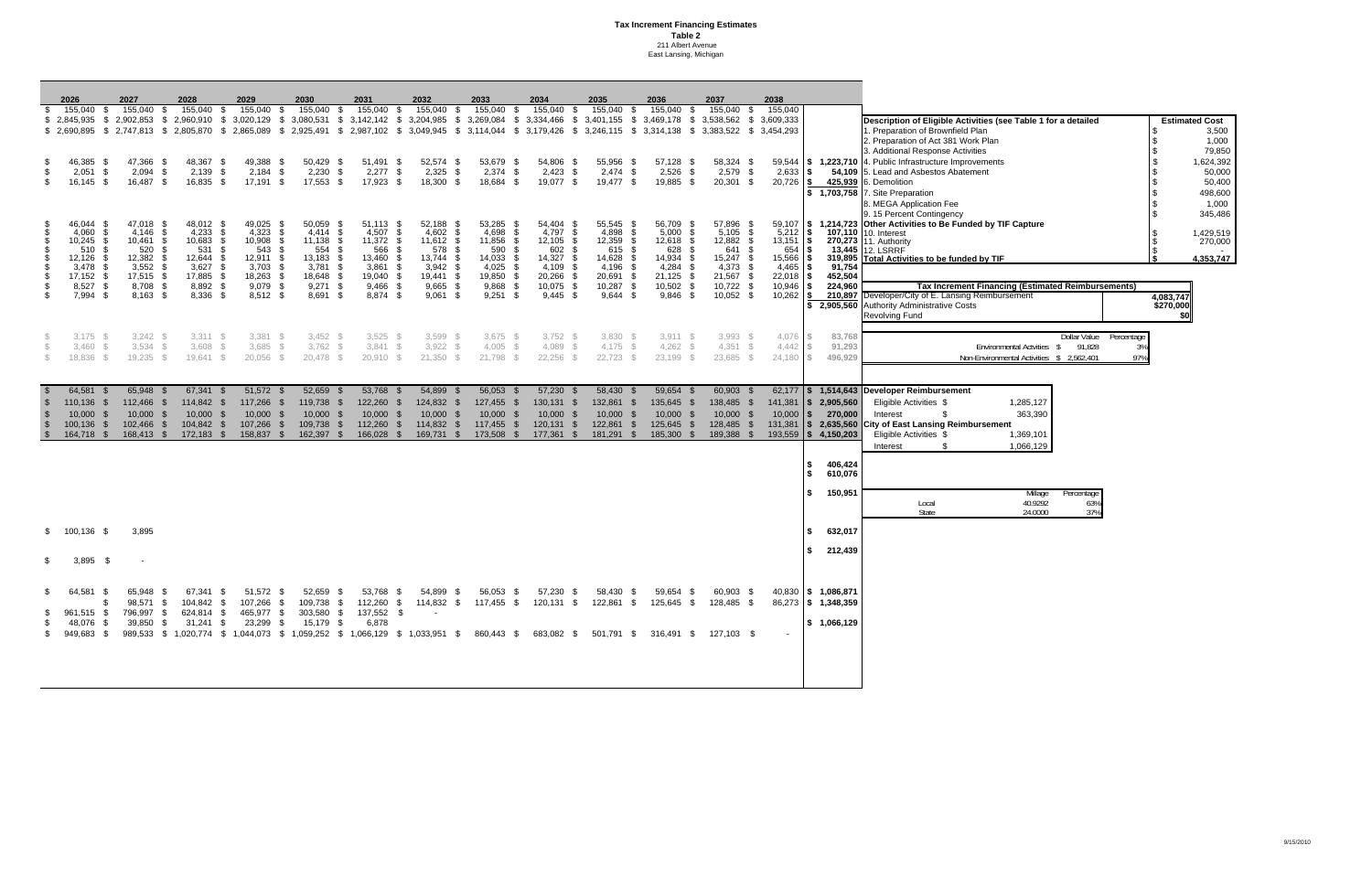## **ATTACHMENT D**

**Environmental Documentation and Letter of Functional Obsolescence**